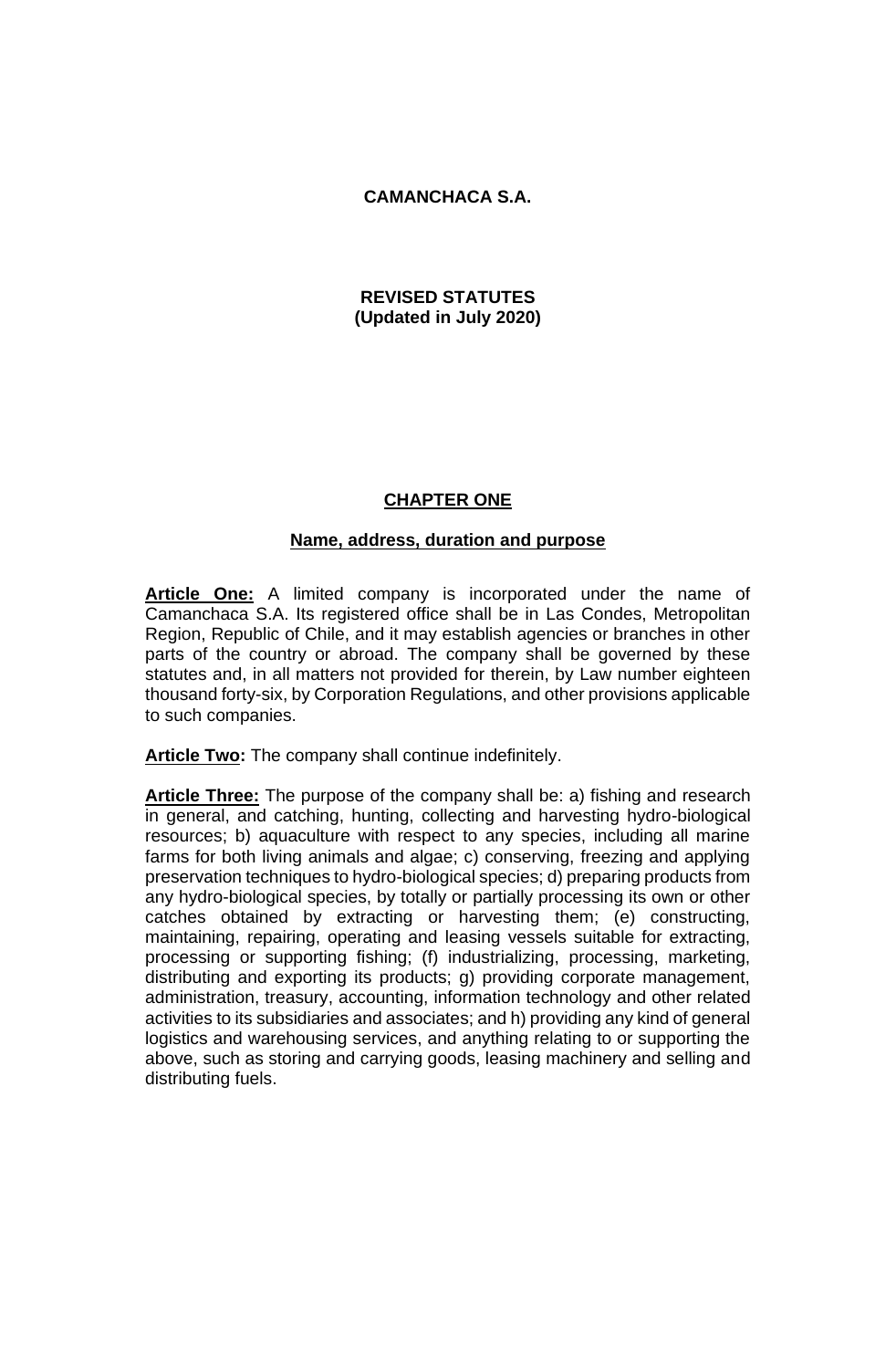## **CHAPTER TWO**

## **Capital and Shares**

**Article Four:** The company's share capital is US\$ 284,133,767.44, divided into 4,150,672,000 single series nominative shares, with no par value and no privileges.

## **CHAPTER THREE**

#### **Management**

**Article Five:** The company shall be managed by a board of directors composed of seven members who can all be re-appointed. They shall be appointed for three year periods, and they can all be re-appointed. Directors can be re-appointed indefinitely.

Directors shall be entitled to be remunerated for their duties. Director's remuneration shall be set by the Annual General Shareholders' Meeting every year.

**Article Six:** The Board of Directors shall judicially and extra-judicially represent the company and is vested with all the powers of administration and disposition that the law or these statutes do not establish as exclusive to the Annual General Shareholders' Meeting, in order to fulfill the company's purpose. It shall not be necessary to prove this to third parties, and it shall not require any special power of attorney, including for those contracts where the law requires it. Therefore, it is sufficiently well empowered to execute and sign any contracts that it deems convenient to manage the company's business and invest the company's resources.

**Article Seven:** After the Annual General Shareholders' Meeting that initially appoints the Board of Directors, it shall elect a Chairman from among its members, who shall also be the Chairman of the company and of the Shareholders' Meetings.

The Board of Directors meetings and General Shareholders' Meetings shall be chaired by the Chairman. If the Chairman is absent, dead, legally unable or impeded from performing this duty, and such circumstances need not be proven to third parties, the Director appointed for such purpose by the Board of Directors shall act as Chairman, with all the associated powers and duties.

**Article Eight:** The Board of Directors shall have ordinary and extraordinary meetings. Ordinary meetings of the Board of Directors shall be held once a month, without being previously convened, at the day, time and place set by the Board of Directors for such purpose, and the day, time and place may be changed at any time.

Extraordinary meetings shall be held when specifically convened by the Chairman, or at the request of one or more Directors, after the Chairman has confirmed the need for the meeting, unless the meeting is requested by an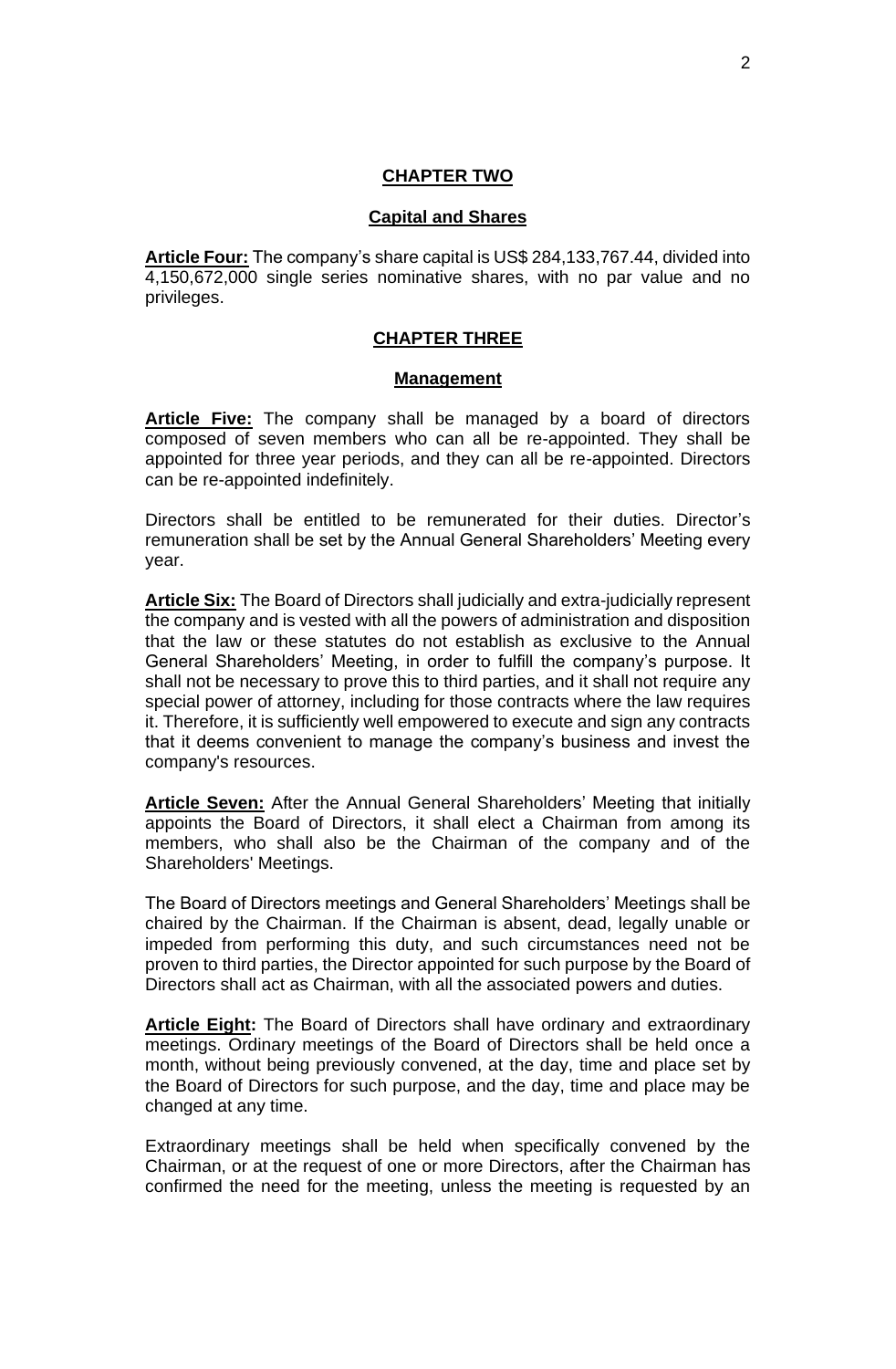absolute majority of Directors, in which case the meeting can be held without that prior confirmation.

Extraordinary meetings of the Board of Directors shall be convened by registered letter sent to each of the Directors at the address they have recorded in the Public Registry referred to in Article one hundred and thirty-five of Law number eighteen thousand and forty-six, at least six days prior to the date of the respective extraordinary meeting. That period may be reduced to twentyfour hours if the letter is sent to an address recently notified by a Notary Public, and that letter shall be fully effective even if the Director is absent or has changed their address.

The letter convening an extraordinary meeting of the Board of Directors shall describe the matters to be addressed, although this may be omitted if the Directors unanimously agree to its omission at that meeting.

**Article Nine:** The quorum for Board meetings shall be at least four Directors. Agreements shall be approved by an absolute majority of the Directors in attendance. In the event of a tie, the Chairman or acting Chairman shall cast the deciding vote.

**Article Ten:** The discussions and decisions of the Board of Directors shall be recorded in a minute book by any means, provided that it offers assurance that there can be no changes, deletions or any other amendments that may affect the accuracy of the minutes.

Board meeting minutes shall be signed by the Directors attending that meeting and by the Secretary.

If any Director should die, become unable for any reason or refuse to sign the corresponding minutes, the Secretary shall certify at the foot of the minutes the respective circumstances regarding that death, impediment or refusal.

The minutes shall be deemed approved from the moment they are signed and if applicable certified by the Secretary as referred to in the preceding paragraph, and from that date the decisions therein may be implemented.

Any Director who does not agree with any decision of the Board of Directors shall state his opposition in the minutes, which should be reported by the Chairman to the next Annual General Shareholders' Meeting.

The Director who considers that the minutes contain inaccuracies or omissions has the right to record the corresponding qualifications before signing them.

**Article Eleven:** The company shall have a Chief Executive Officer, who shall be appointed by the Board of Directors and shall have all of the powers assigned by law and all those expressly granted by the Board of Directors.

The Chief Executive Officer shall act as Secretary to the Board of Directors and all Shareholders' Meetings, unless the Board of Directors appoints another person to perform this function on a permanent basis or for a specific meeting.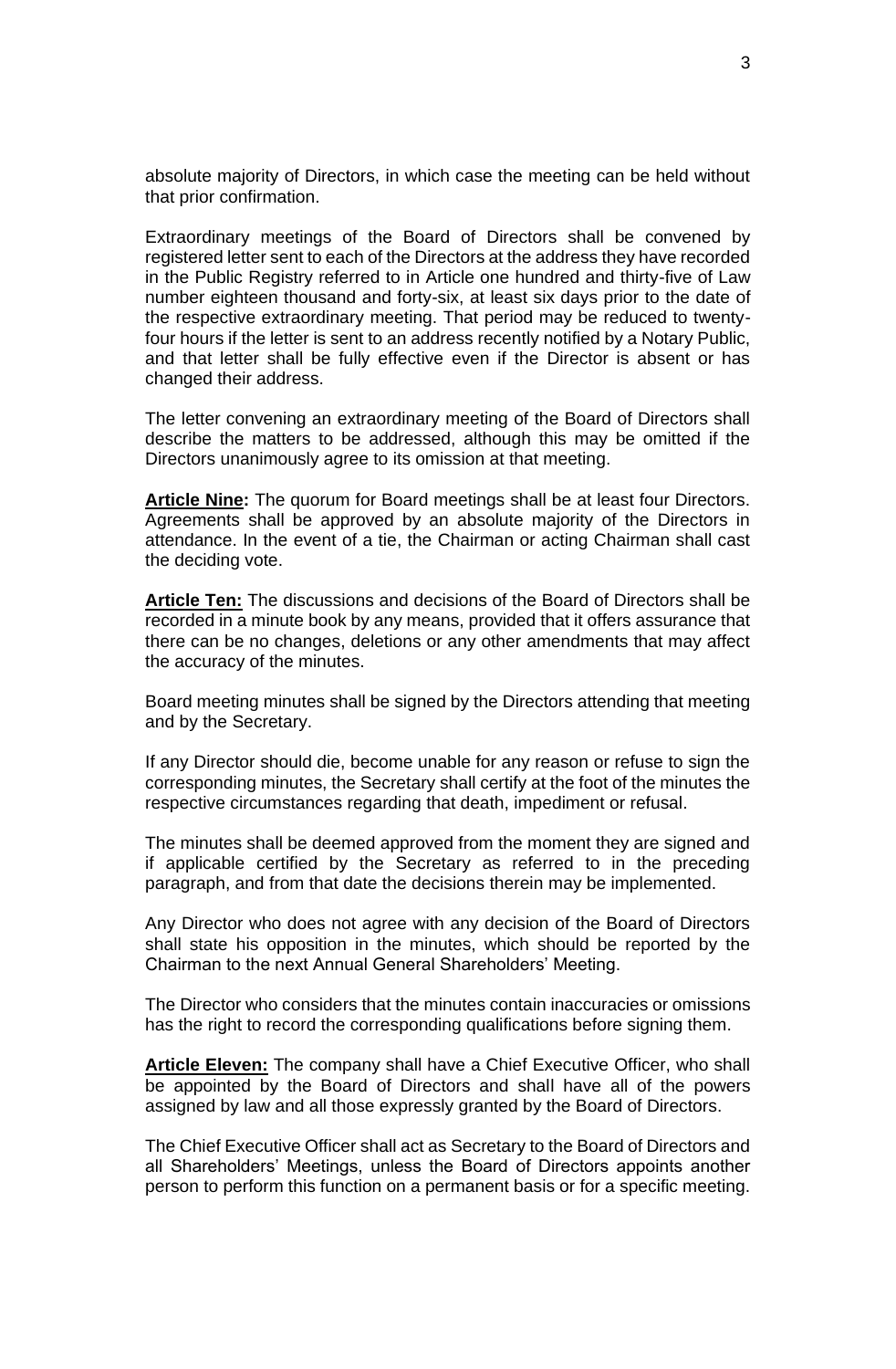## **CHAPTER FOUR**

#### **External Auditors**

**Article Twelve:** The Annual General Shareholders Meeting shall appoint every year an external auditing firm governed by Chapter XXVIII of Law 18,045 to examine the company's financial statements, who shall submit a written report to the next Annual General Shareholders Meeting regarding the completion of its mandate.

## **CHAPTER FIVE**

## **Shareholders' Meetings**

**Article Thirteen:** The shareholders shall hold Annual and Extraordinary General Meetings.

Annual General Shareholders' Meetings shall be held within the first four months of each year.

Extraordinary General meetings may be held at any time, when the needs of the company so require, to decide any matter which according to law or the statutes it is qualified to address, provided that such matters are indicated in the corresponding call.

**Article Fourteen:** Unless the law or these statutes establish higher majorities, meetings shall be convened after the first call by an absolute majority of voting shares, and after the second call by those present or represented, regardless of their number.

**Article Fifteen**: Agreements at Annual and Extraordinary General Shareholders' Meetings shall be approved after the first and second call with a favorable vote from an absolute majority of voting shares present or represented at the Meeting, unless the law or these statutes require special majorities to approve certain agreements.

**Article Sixteen**: Agreements at Extraordinary General Shareholders' Meetings that involve amending the statutes or correcting invalid amendments as a result of errors shall be approved with a favorable vote from an absolute majority of voting shares.

Agreements relating to the matters described in numbers one to sixteen inclusive of Article sixty-seven of Law number eighteen thousand and forty-six shall be approved with a favorable vote from two-thirds of the voting shares.

Amendments to the statutes that create, amend or eliminate preferences shall be approved with a favorable vote from two thirds of the shares of the affected series.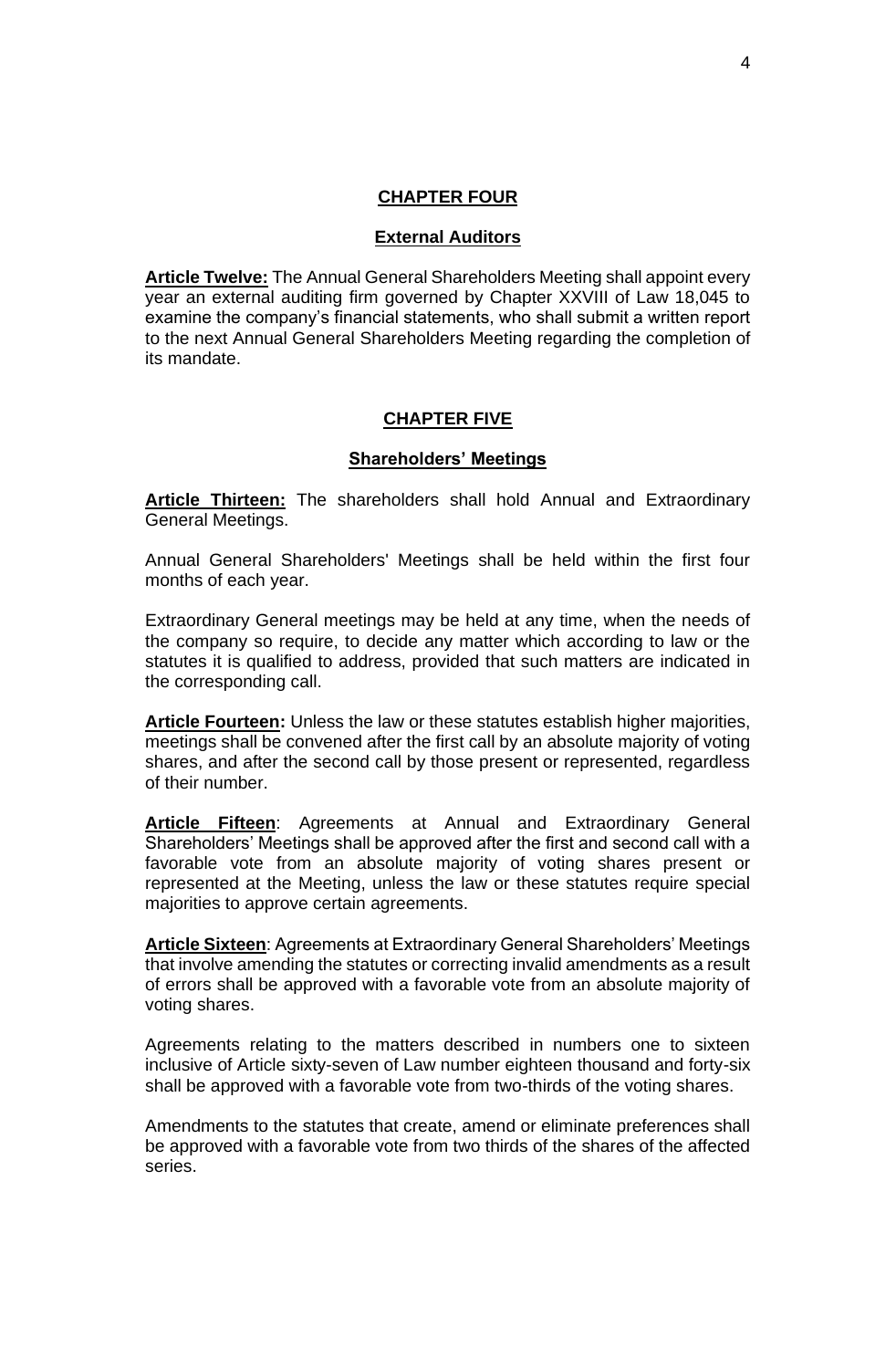**Article Seventeen**: The discussions and decisions of Shareholders Meetings shall be recorded in a minute book, which shall be kept by the Secretary, or the Chief Executive Officer in their absence.

# **CHAPTER SIX**

## **Financial Statements and Earnings Distribution.**

**Article Eighteen**: Financial statements shall be prepared as of December thirty-one each year.

Net distributable income for the year shall be distributed as follows.

a) No less than 30 percent to be distributed as a cash dividend among the shareholders pro-rata to their shares; and b) the balance of net income not distributed as a dividend shall be retained as reserves, as agreed by the Annual General Shareholders' Meeting.

## **CHAPTER SEVEN**

## **Dissolution and Liquidation**

**Article Nineteen**: The company shall be dissolved and liquidated with the agreement of an Extraordinary General Shareholders Meeting, and in the circumstances established by law.

Article Twenty: If the company is dissolved, it shall be liquidated by a Liquidation Committee appointed by a Shareholders' Meeting, which shall also set its remuneration.

**Article Twenty-One:** The Liquidation Committee shall be composed of three liquidators, unless there is unanimous agreement to the contrary by voting shares and the provisions of Article one hundred and ten of Corporations Law.

## **CHAPTER EIGHT**

#### **Arbitration**

**Article Twenty-Two:** Any differences arising between shareholders in their capacity as such, or between them and the company or its management, during the life of the company or during its liquidation, of whatever nature, shall be submitted to the decision of an arbitrator appointed by mutual agreement, or appointed by the ordinary courts in the absence of such agreement, and whose decisions cannot be appealed.

If the arbitrator is appointed by the ordinary courts, they should be a lawyer who is or has been a professor of Civil Law, Commercial Law or Tax Law at the Law School of the Universidad de Chile or at the Law School of the Pontificia Universidad Católica de Chile.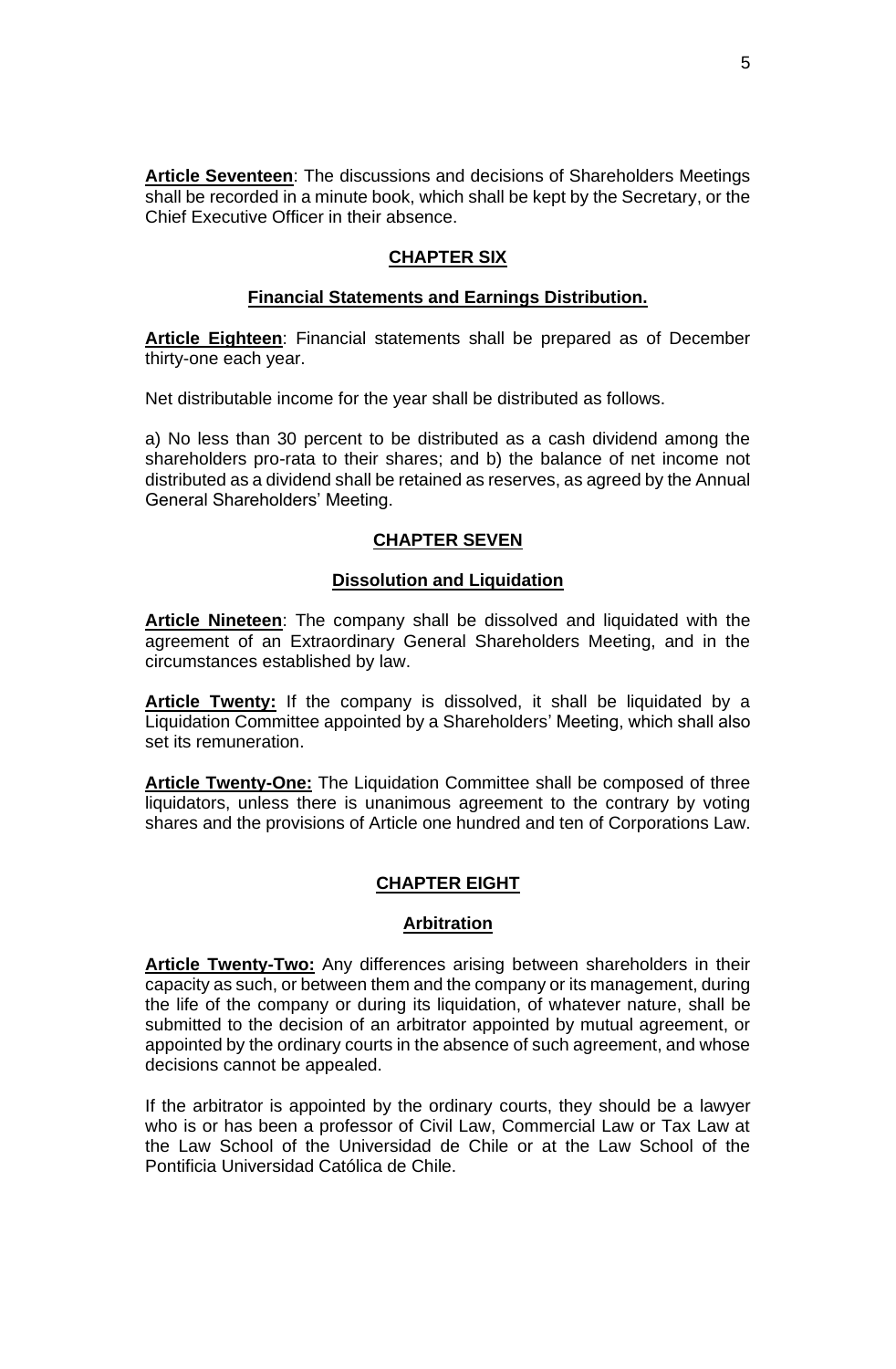#### **TRANSITORY ARTICLES**

**Transitory Article One:** An Extraordinary General Shareholders' Meeting of Compañía Pesquera Camanchaca S.A., hereinafter in this transitory article also referred to as THE SPLIT, held on June twenty-six, two thousand and nine, agreed to divide the company and constitute a new company called Salmones Camanchaca S.A., hereinafter in this transitory article also referred to as THE NEW. This spin-off is in accordance with the Expert Report issued by the independent expert Mr. Guido Licci Pino of the external auditing firm PricewaterhouseCoopers, dated June twenty-five, two thousand and nine, and this report was approved at the aforementioned Extraordinary General Shareholders' Meeting. The new company constituted as a result of the split is THE NEW, in accordance with the aforementioned Expert Report. It was constituted from some of the equity of THE SPLIT that was assigned to it in the aforementioned spin-off and which is described in the aforementioned Expert Report. The share capital of THE NEW is divided into two hundred and six thousand and sixty-one shares, with no par value. They shall be distributed among the shareholders of THE SPLIT at the rate of one share of the new company for each share held of THE SPLIT. The shareholders of THE SPLIT with the right to receive shares of THE NEW are shareholders of THE SPLIT on the fifth business day prior to the date that the Board of Directors of THE SPLIT sets to issue the respective share certificates. The Board of Directors shall set this date within ninety calendar days of the day on which the minutes of the Extraordinary General Shareholders' Meeting at which the spin-off was agreed become a public deed. This Meeting was described at the beginning of this transitional article. THE SPLIT shall promptly communicate to THE NEW the list of shareholders entitled to receive the aforementioned shares and the number of shares for each shareholder, so that the aforementioned issuer may issue those share certificates and distribute them directly among the shareholders entitled to them. THE NEW shall distribute these share certificates from the day set by the Board of Directors of THE SPLIT. The spinoff referred to in this transitory article shall result in the capital of THE SPLIT reducing from ninety-five million nine hundred and seventy-three thousand seven hundred and eighty-four United States dollars to sixty-one million one hundred and thirty thousand seven hundred and thirty-seven United States dollars. This reduction is the share capital assigned to THE NEW by dividing THE SPLIT. As a consequence of the spin-off referred to in this transitional article, the authorized, subscribed and paid share capital of THE SPLIT has been reduced to sixty-one million one hundred and thirty thousand seven hundred and thirty-seven United States dollars divided into two hundred and six thousand and sixty-one fully subscribed and paid nominative shares, with no par value. As a consequence of the spin-off referred to in this transitional article, THE SPLIT has assigned equity to THE NEW and the equity of THE SPLIT is in accordance with the Expert Report approved at the Extraordinary General Shareholders' Meeting described at the beginning of this transitional article. The equity assigned to THE NEW when THE SPLIT divided became effective as of January one, two thousand and nine. The spin-off referred to in this transitory article complies with the fourth paragraph of Article sixty-four of the Tax Code, and paragraph III numeral one literal b.one of Circular forty-five dated July sixteen, two thousand and one issued by the Internal Revenue Service. Consequently, THE NEW shall separately record in its accounting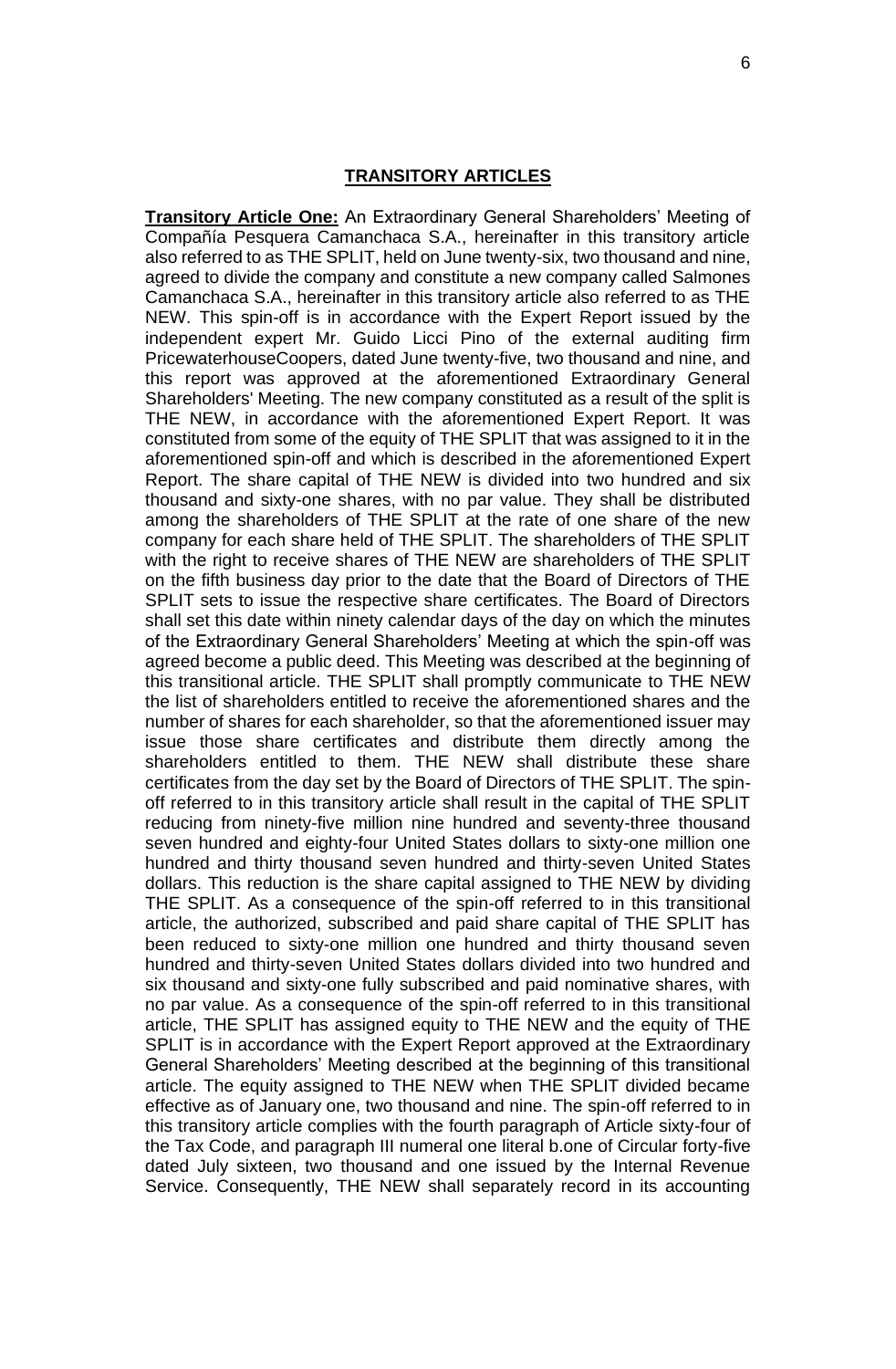records the tax value that the assets and liabilities transferred to it as a result of the spin-off from THE SPLIT, in order to accredit that the aforementioned assets and liabilities comply with the rules in Income Tax Law, such as depreciation, indexation, calculation of value when selling to third parties, and other pertinent rules. The spin-off shall take effect on the first day of the month following the month in which the minutes of the aforementioned Extraordinary General Shareholders' Meeting of Compañía Pesquera Camanchaca S.A. held on June twenty-six, two thousand and nine become a public deed.

**Transitory Article Two:** An Extraordinary General Shareholders' Meeting of Compañía Pesquera Camanchaca S. A. held on October twenty-three, two thousand and nine and described in the minutes of the aforementioned Meeting agreed a capital increase from sixty-one million one hundred and thirty thousand seven hundred and thirty-seven United States dollars divided into two hundred and six thousand and sixty-one shares with no par value, to one hundred and seventy-five million one hundred and forty-three thousand nine hundred and eighty-eight United States dollars divided into five hundred and eighty-nine thousand nine hundred and forty-four shares with no par value, which shall be paid by issuing three hundred and eighty-three thousand eight hundred and eighty-three shares, with no par value, at a price set by the aforementioned Meeting of two hundred and ninety-seven United States dollars per share.

The three hundred and eighty-three thousand eight hundred and eighty-three shares mentioned above pursuant to the agreements approved at the Shareholders' Meeting described at the beginning of this transitional article are subscribed in the minutes of this meeting by the shareholders Inversiones Tamarugal S.A., Inversiones Camanchaca S.A. and Inmobiliaria Camanchaca S.A., in the proportions, form and conditions described below in this transitional article.

The following expressions used in quotation marks later in this transitory article shall each have the following meanings attributed to them hereinafter: One) "the company" shall mean Compañía Pesquera Camanchaca S.A. Two) "indicated exchange rate" shall mean the official exchange rate, which is the Chilean pesos required to purchase one United States dollar, which was five hundred and thirty-six point seventy-five Chilean pesos according to the rate published on October twenty-three, two thousand and nine by the Central Bank of Chile, in accordance with number six of Chapter I of the Compendium of International Exchange Regulations; and Three) "as of this date" shall mean October twenty-three, two thousand and nine, which is the date of the Extraordinary General Shareholders' Meeting described at the beginning of this transitory article.

A description of the shares subscribed "as of this date" by the aforementioned shareholders is as follows: A) Inversiones Tamarugal S.A. subscribes in the minutes of this meeting to twenty-nine thousand seven hundred and sixty shares and pays two hundred and ninety-seven United States dollars per share, which results in a total payable by the shareholder of eight million eight hundred and thirty-eight thousand seven hundred and twenty United States dollars for all the subscribed shares in the following manner: a.one)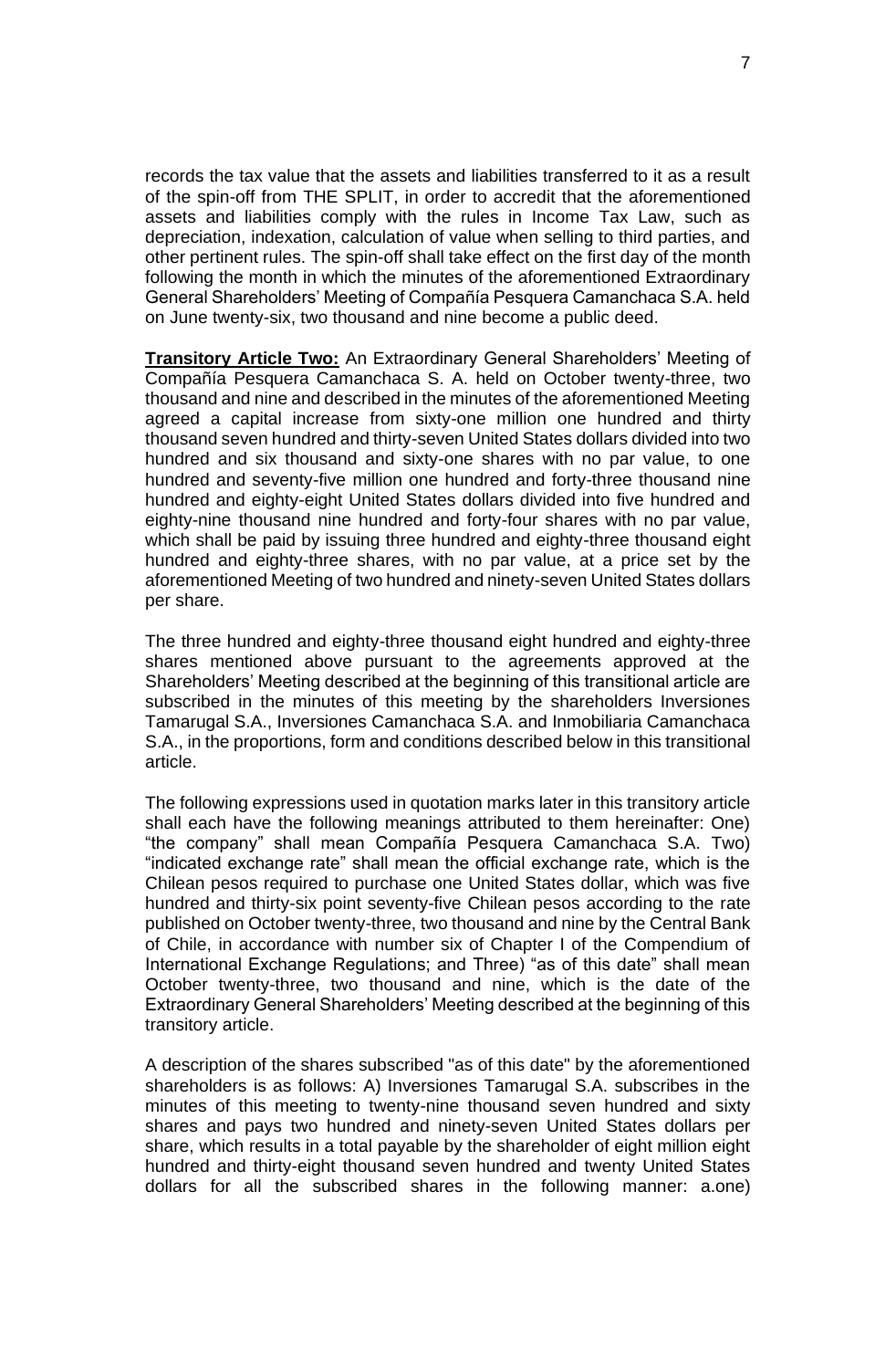Transferring to "the company", with full and absolute ownership, the shares described below with their respective values, issued by Salmones Camanchaca S.A., Chilean identification number seventy-six million sixty-five thousand five hundred and ninety-six dash one. These shares are described in the following paragraphs: One) A total of three hundred shares, valued for the purposes of this contribution at eight hundred and twelve thousand eight hundred and fifty-two point five zero six six six six Chilean pesos per share totaling two hundred and forty-three million eight hundred and fifty-five thousand seven hundred and fifty-two Chilean pesos, which at the "indicated exchange rate" is equivalent "as of this date" to four hundred and fifty-four thousand three hundred and nineteen United States dollars; Two) A total of two hundred and ninety-eight shares, valued for the purposes of this contribution at three hundred and forty-eight thousand three hundred and thirty-five point one three seven five eight three Chilean pesos per share totaling one hundred and three million eight hundred and three thousand eight hundred and seventy-one Chilean pesos, which at the "indicated exchange rate" is equivalent "as of this date" to one hundred and ninety-three thousand three hundred and ninetythree United States dollars; Three) A total of five shares, valued for the purposes of this contribution at three thousand one hundred and twenty-eight point eight Chilean pesos per share totaling fifteen thousand six hundred and forty-four Chilean pesos, which at the "indicated exchange rate" is equivalent "as of this date" to twenty-nine United States dollars; Four) A total of one thousand two hundred and eighty shares, valued for the purposes of this contribution at three hundred and twenty-three thousand four hundred and seventy-eight point eight three two eight one two Chilean pesos per share totaling four hundred and fourteen million fifty-two thousand nine hundred and six Chilean pesos, which at the "indicated exchange rate" is equivalent "as of this date" to seven hundred and seventy-one thousand four hundred and eight United States dollars; Five) A total of nine thousand three hundred and thirteen shares, valued for the purposes of this contribution at eighty-six thousand six hundred and twenty-two point eight seven zero zero seven four Chilean pesos per share totaling eight hundred and six million seven hundred and eighteen thousand seven hundred and eighty-nine Chilean pesos, which at the "indicated exchange rate" is equivalent "as of this date" to one million five hundred and two thousand nine hundred and sixty-nine United States dollars; Six) A total of four thousand six hundred and seventy-four shares, valued for the purposes of this contribution at thirty-five thousand seven hundred and ninety-six point six four one eight four eight five Chilean pesos per share totaling one hundred and sixty-seven million three hundred and thirteen thousand five hundred and four Chilean pesos, which at the "indicated exchange rate" is equivalent "as of this date" to three hundred and eleven thousand seven hundred and sixteen United States dollars; Seven) A total of one hundred and sixty-seven shares, valued for the purposes of this contribution at one hundred and seventy-six thousand and seventy point one two five seven four eight Chilean pesos per share totaling twenty-nine million four hundred and three thousand seven hundred and eleven Chilean pesos, which at the "indicated exchange rate" is equivalent "as of this date" to fifty-four thousand seven hundred and eighty-one United States dollars; Eight) A total of eleven shares, valued for the purposes of this contribution at four hundred and twenty-five thousand seven hundred and eighty-eight point nine zero nine zero nine Chilean pesos per share totaling four million six hundred and eighty-three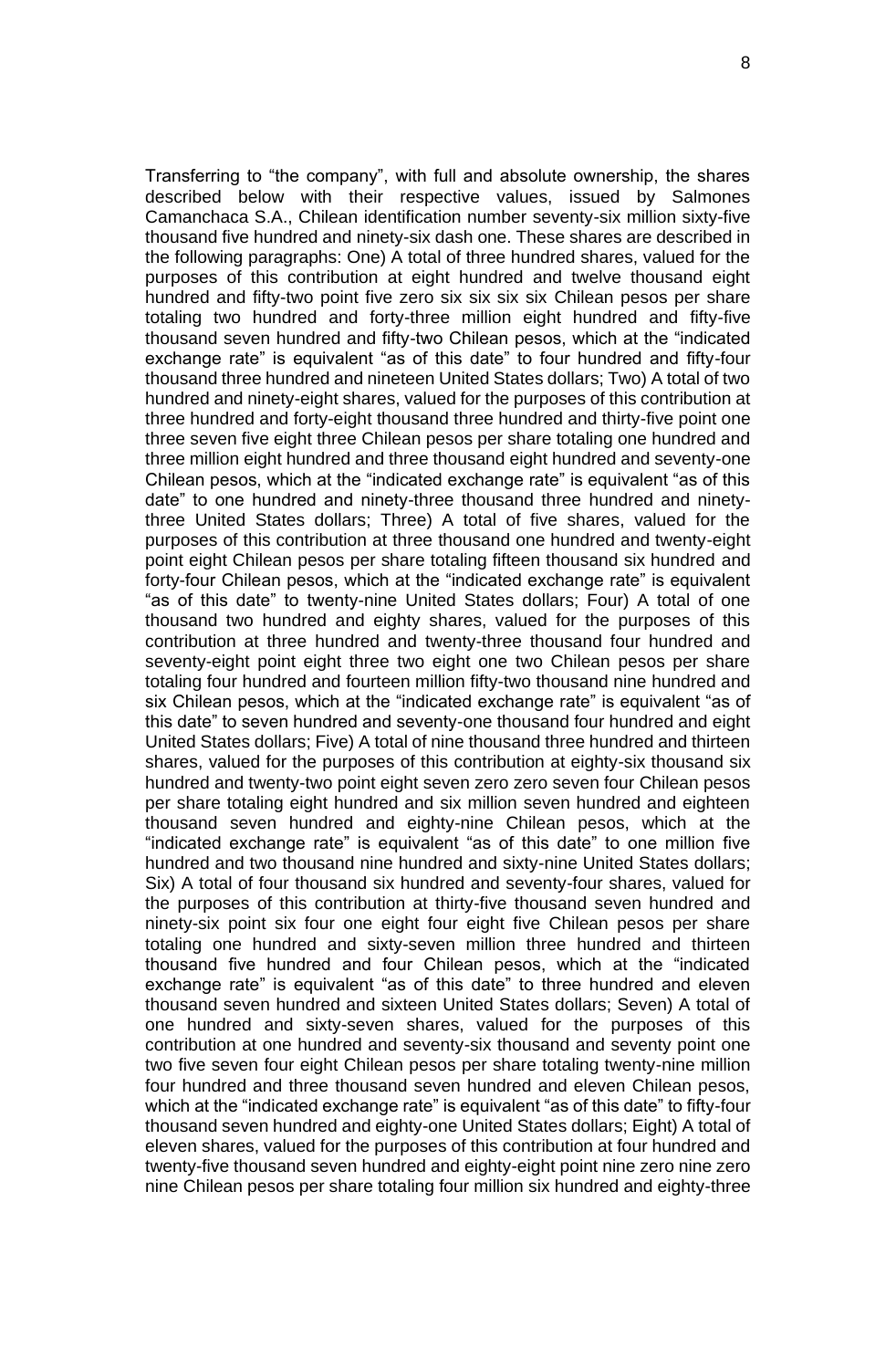thousand six hundred and seventy-eight Chilean pesos, which at the "indicated exchange rate" is equivalent "as of this date" to eight thousand seven hundred and twenty-six United States dollars; Nine) A total of nine thousand five hundred and forty-five shares, valued for the purposes of this contribution at three hundred and eleven thousand six hundred and one point five two five nine seven nine Chilean pesos per share totaling two thousand nine hundred and seventy-four million two hundred and thirty-six thousand five hundred and sixty-five Chilean pesos, which at the "indicated exchange rate" is equivalent "as of this date" to five million five hundred and forty-one thousand one hundred and ninety-five United States dollars; a.two) Transferring to "the company" ninety-eight thousand seven hundred sixty-two Chilean pesos in cash, which at the "indicated exchange rate" is equivalent "as of this date" to one hundred and eighty-four United States dollars.

The contributions described in numbers one to nine inclusive of section "a.one" and the cash contribution described in section "a.two" above, total eight million eight hundred and thirty-eight thousand seven hundred and twenty United States dollars, which fully pays for the shares subscribed by Inversiones Tamarugal S.A. in this paragraph "A".

B) Inversiones Camanchaca S.A. subscribes in the minutes of this meeting to three hundred and fifty-one thousand three hundred and forty-three shares at the price of two hundred ninety-seven United States dollars per share, which results in a total payable by the shareholder of one hundred and four million three hundred and forty-eight thousand eight hundred and seventy-one United States dollars for all the shares subscribed, in the following manner: b.one) Transferring to "the company", with full and absolute ownership, a total of one hundred and seventy-nine thousand seven hundred and forty-six shares, all issued by Salmones Camanchaca S.A., Chilean identification number seventysix million sixty-five thousand five hundred and ninety-six dash one, valued for the purposes of this contribution at three hundred and eleven thousand six hundred and one point five two six zero three nine Chilean pesos per share totaling fifty-six thousand and nine million one hundred and twenty-seven thousand eight hundred and ninety-nine Chilean pesos, which at the "indicated exchange rate" is equivalent "as of this date" to one hundred and four million three hundred and forty-eight thousand six hundred and thirty-one United States dollars; and b.two) Transferring to "the company" one hundred and twenty eight thousand eight hundred and twenty Chilean pesos in cash, which at the "indicated exchange rate" is equivalent "as of this date" to two hundred and forty United States dollars.

The contributions described in paragraphs "b.one" and "b.two" above total one hundred and four million three hundred and forty-eight thousand eight hundred and seventy-one United States dollars, which fully pays for the shares subscribed by Inversiones Camanchaca S.A. in this paragraph "B".

C) Inmobiliaria Camanchaca S.A. subscribes in the minutes of this meeting to two thousand seven hundred and eighty shares at the price of two hundred and ninety-seven United States dollars per share, which results in a total payable by the shareholder of eight hundred and twenty-five thousand six hundred and sixty United States dollars for all the subscribed shares, as follows: c.one)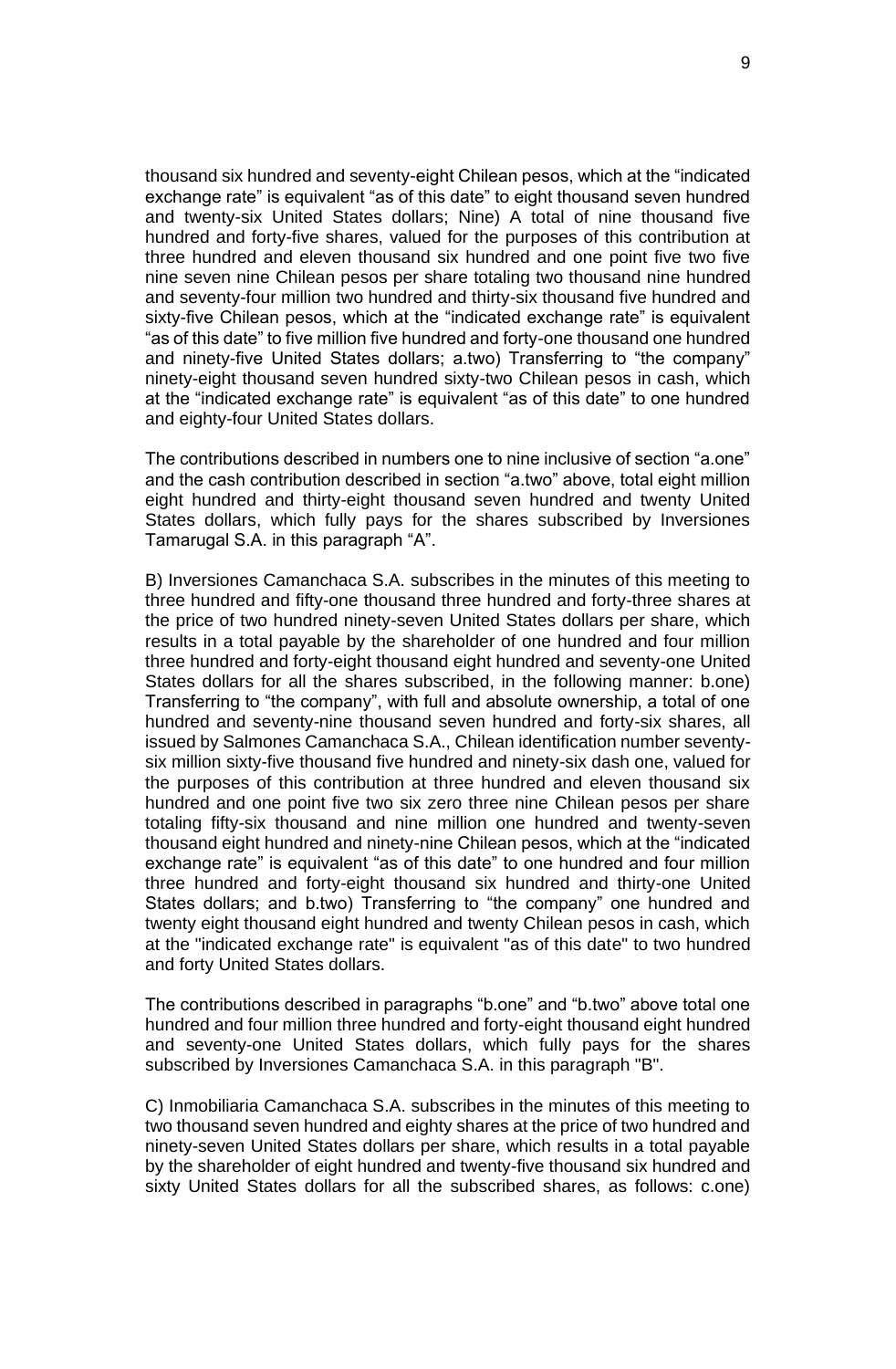Transferring to "the company", in full and absolute ownership, a total of seven hundred and nineteen shares, all issued by Salmones Camanchaca S.A., Chilean identification number seventy-six million sixty-five thousand five hundred and ninety-six dash one, valued for the purposes of this contribution at six hundred and sixteen thousand two hundred and fifty-three point six four seven two two two Chilean pesos per share totaling four hundred and fortythree million eighty-six thousand three hundred and seventy-two Chilean pesos, which at the "indicated exchange rate" is equivalent "as of this date" to eight hundred and twenty-five thousand four hundred and ninety-nine United States dollars; and c.two) Transferring to "the company" eighty-six thousand six hundred and thirty-three Chilean pesos in cash, which at the "indicated exchange rate" is equivalent "as of this date" to one hundred and sixty-one United States dollars.

The contributions described in paragraphs "c.one" and "c.two" above total eight hundred and twenty-five thousand six hundred and sixty United States dollars, which fully pays for the shares subscribed by Inmobiliaria Camanchaca S.A. in this paragraph "C".

The values of the shares in Salmones Camanchaca S.A. transferred to "the company", described in numbers one to nine inclusive of section a.one of paragraph A, section b.one of paragraph B and section c.one of paragraph C of this transitory article are the tax values of each share according to the respective company's accounting records "as of this date". These values are described in the expert report referred to in the Second Resolution approved by the Extraordinary General Shareholders' Meeting described at the beginning of this transitional article.

The contributions described in paragraphs A, B and C of this transitory article total one hundred and fourteen million thirteen thousand two hundred and fiftyone United States dollars, which fully pays for the three hundred and eightythree thousand eight hundred and eighty-three shares subscribed at the Extraordinary General Shareholders' Meeting of "the company" held on October twenty-three, two thousand and nine.

Compañía Pesquera Camanchaca S.A. shall issue the corresponding certificates for the shares subscribed at the Meeting described at the beginning of this transitory article and shall make them available to the respective companies as of October twenty-six, two thousand and nine.

Finally, the companies transferring the shares described in this transitional article partially contributed the assets described in this transitional article in a corporate reorganization, with the companies transferring the shares that increase the share capital of "the company" receiving them already defined as Compañía Pesquera Camanchaca S.A. Contributions that do not cause cash flows for the contributing companies are contributions at the respective tax values of each share in the accounting records of the companies transferring the shares "as of this date" at the value assigned to each share transferred in this transitory article, in accordance with the fifth paragraph of Article sixty-four of the Tax Code and number two of Chapter III of Circular forty-five issued by the Internal Revenue Service dated July sixteen, two thousand and one. The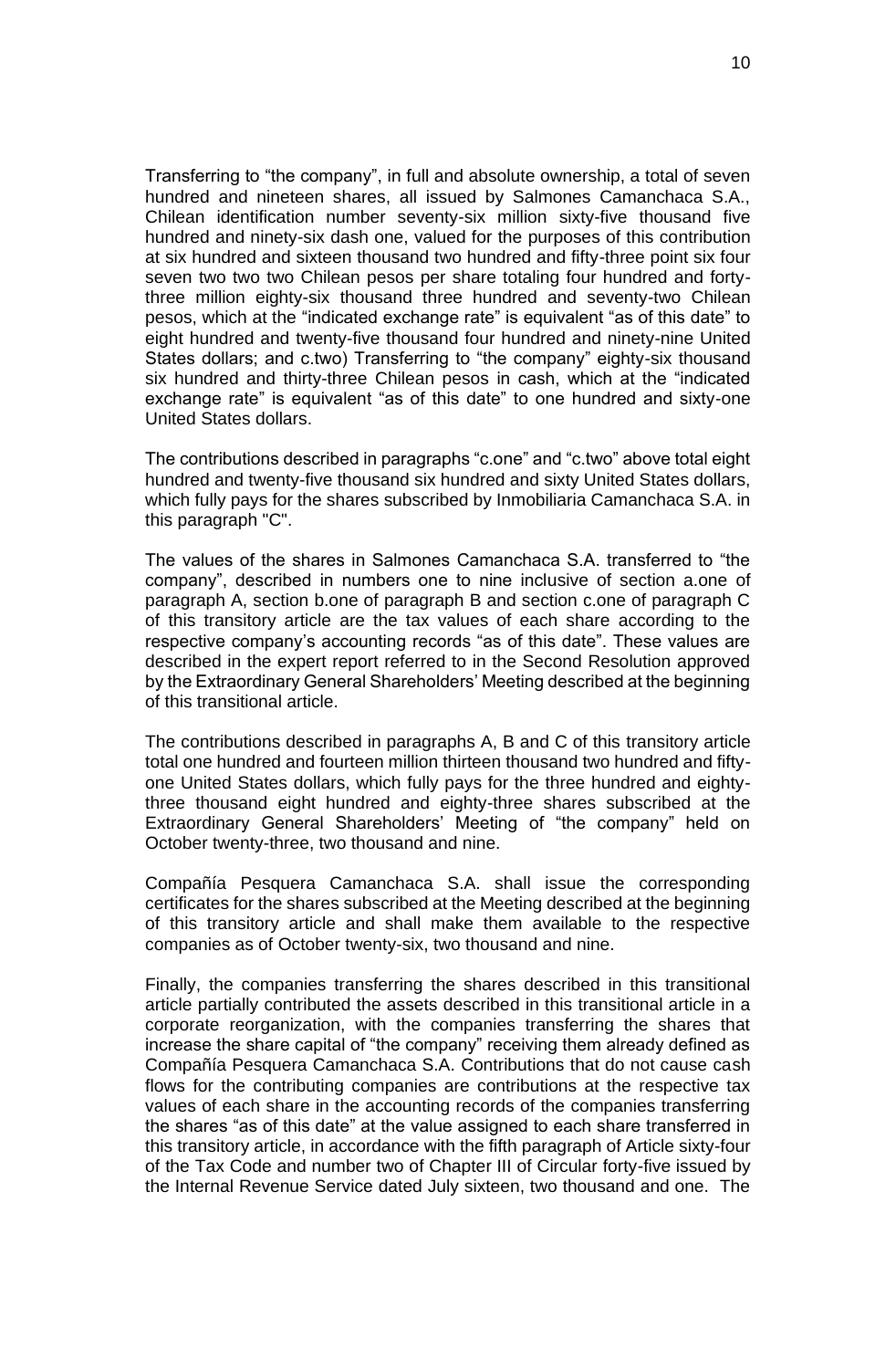shares transferred to Compañía Pesquera Camanchaca S.A. at the Shareholders' Meeting described at the beginning of this transitory article shall be registered by it in its accounting records at the respective aforementioned values.

**Transitory Article Three:** An Extraordinary General Shareholders' Meeting of Compañía Pesquera Camanchaca S.A. held on August 9, 2010 agreed an increase in the number of shares from 589,944 to 2,949,720,000, which shall be executed as follows:

On August 18, 2010, Compañía Pesquera Camanchaca S.A. shall exchange the share certificates held by the shareholders on that date for new certificates at the rate of 5,000 new shares for each old share held on the aforementioned date, leaving the old share certificates issued by the company prior to the date of the exchange on August 18, 2010, without value. The company shall make the new share certificates available to the shareholders as of August 18, 2010, and the shareholders shall return their old share certificates to the company when collecting their new certificates for their new shares. These shall be comprise the company's share capital. Consequently, the fully subscribed and paid share capital of US\$175,143,988 shall be divided into 2,949,720,000 shares with no par value. The Board of Directors is hereby empowered to approve any agreement it deems necessary to carry out the share exchange referred to in this transitory article.

**Transitory Article Four:** An Extraordinary General Shareholders' Meeting of Compañía Pesquera Camanchaca S.A. held on September 1, 2010 agreed a capital increase from US\$175,143,988 divided into 2,949,720,000 shares with no par value, to US\$219,983,743.20 divided into 4,213,880,000 shares with no par value, which shall be paid as follows:

A) By the Board of Directors preferentially issuing 1,200,952,000 new shares, with no par value in one batch and on a date determined by the Board to the shareholders entitled to acquire them at a price of US\$0.03547 per share. These shares shall be payable in Chilean pesos at the "official exchange rate" for the Chilean peso to the United States dollar on the date they are paid.

Shareholders on the fifth business day prior to the day when the preferential subscription notice is published shall have the preferential right to subscribe for these shares, in proportion to the shares they hold on that date. The shares subscribed by each shareholder shall be paid in cash upon subscription in Chilean pesos, or with a subscriber's check, or with a bank draft payable to the order of the company, or with any other instrument representing cash and payable at sight.

Shareholders may transfer all or part of their preferential rights to subscribe the shares to which they are entitled as described in this paragraph, by private deed signed by the transferor and the transferee, before two witnesses of legal age, or before a Stock Exchange broker, or before a Notary Public. The transfer may also be by public deed signed by the transferor and the transferee. For this purpose, shareholders who want to transfer their rights may request a certificate confirming their preferential rights from the company's share register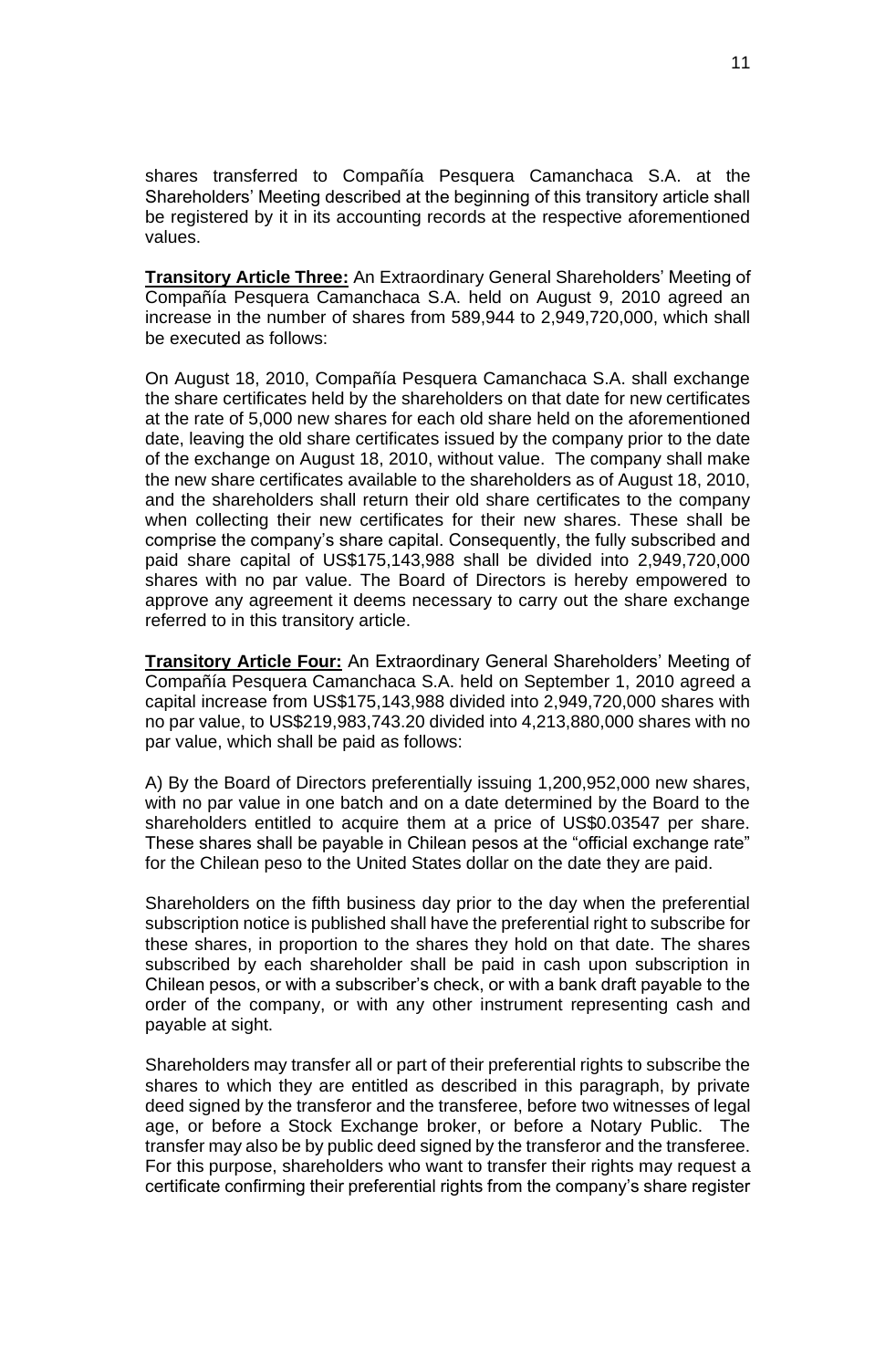department. The transfer of subscription rights may only become effective with respect to the company and third parties after the company is notified of it. Accordingly, the transferee shall send the public or private deed of transfer to the company's share register department, and attach to this document the aforementioned certificate if this document has been requested and collected from the company by the transferor. The transferee receiving those preferential rights shall subscribe and pay for the corresponding shares to which they are entitled, within the same period that the respective transferor of the rights had to subscribe and pay for them. If the transferee does not exercise their right within the aforementioned period, they shall have deemed to have waived it.

B) The following provisions shall apply to shares not subscribed during the preferential period: B.1) Shares from fractions left over from dividing them prorata among shareholders and by shareholders waiving their preferential subscription rights, may be freely offered by the Board of Directors to third parties in one batch and for the number of shares determined by the Board of Directors, who shall be fully empowered to determine the corresponding procedures.

B.2) The aforementioned shares may be offered by the Board of Directors to third parties as soon as waivers of preferential rights are communicated to the company, or it becomes aware of them, without waiting for the end of the aforementioned 30-day preferential period. These shares shall be offered by the Board of Directors to third parties at a price determined by the Board as indicated below, which may not be less than US\$0.03547 per share, and the offer to third parties shall be through Larraín Vial S.A. Corredora de Bolsa, who shall place and price them using the stock exchange system known as an Order Book Auction regulated by the Stock Transactions Manual of the Santiago Stock Exchange. The placement price of these shares shall be determined by the aforementioned system and be expressed in Chilean pesos. It shall be paid in that currency and the price per share shall be recorded in the company's accounting records in United States dollars at the "official exchange rate" for the Chilean peso to the United States dollar on the date they are paid.

B.3) The aforementioned price per share in Chilean pesos, for the purposes of subscribing and paying for the shares to be issued under the compensation plan referred to in paragraph "D" below of this transitional article, shall be expressed in United States dollars at the "official exchange rate" for the Chilean peso to the United States dollar on the day that the price agreement described in sub-section "B.2" of this paragraph "B" is approved.

B.4) The aforementioned shares shall be paid upon subscription in cash in Chilean pesos, or with a subscriber's check, or with a bank draft payable to the order of the company, or with any other instrument representing cash and payable at sight.

B.5) The aforementioned shares may not be sold to third parties at prices or under conditions more favorable than those of the original shareholder's preferential rights, without prejudice to the provisions of the last paragraph of Article 29 of the Regulations of Law 18,046 on Corporations. Thirty calendar days after the expiration of the preferential rights period, the shares not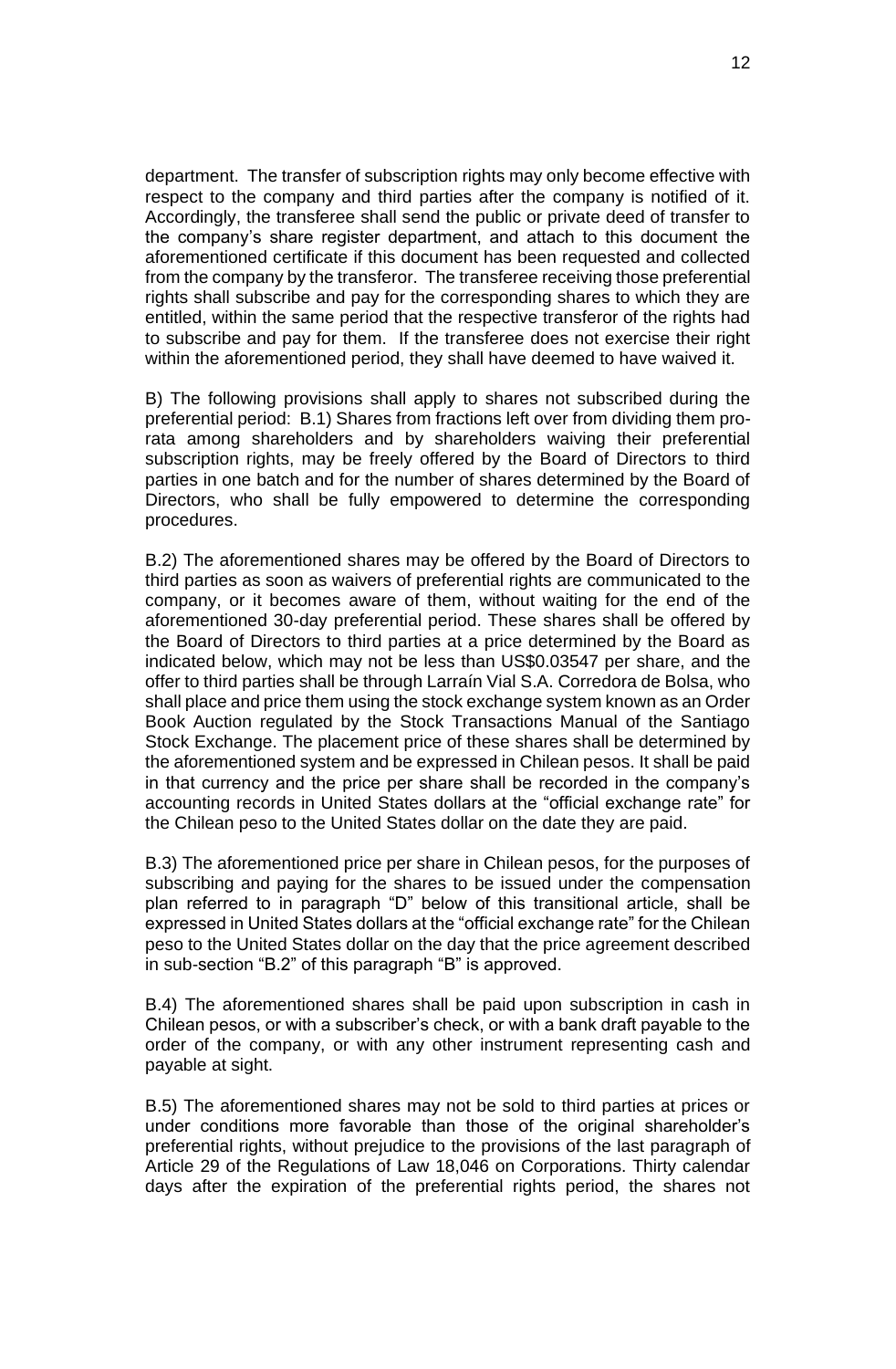subscribed by that date may be offered by the Board of Directors to third parties under different conditions and prices to those of the preferential subscription rights, provided that these shares are sold to third parties on the Stock Exchange.

C) The Board of Directors shall issue new shares to the compensation plan agreed at the Extraordinary General Shareholders' Meeting described at the beginning of this transitory article, by issuing 63,208,000 new shares with no par value in any number of batches and on any dates as determined by the Board of Directors under the following general conditions:

C.1) The Company's shareholders shall not be entitled to the preferential option referred to in Article 25 of Corporations Law 18,046, pursuant to the provisions of paragraph 3 of Article 24 of Corporations Law 18,046, regarding the shares described in this paragraph "C".

C.2) The shares described in this paragraph shall be subscribed and paid within the period determined by the Board of Directors, which may not exceed five years from September 1, 2010. Shares that are not subscribed and paid within the periods described in this paragraph "C" shall be automatically canceled.

C.3) The beneficiaries of the compensation plan are the executives of the company and its subsidiaries who are designated as beneficiaries by the Board of Directors.

C.4) The Board of Directors shall consider the following criteria and others when designating the beneficiaries described in the preceding paragraph: (i) The importance of the executive in relation to their abilities, experience and suitability; (ii) The executive's length of service with the company; (iii) The position held by the executive and their responsibilities.

The Board of Directors shall determine the dates on which the shares shall be subscribed and paid, the number of share options granted to each beneficiary, and use the criteria referred to in this paragraph and others for these purposes.

C.5) The aforementioned shares in this compensation plan shall be paid at the price referred to in paragraph "B.3" of item "B" of this transitional article. The payment shall be in Chilean pesos at the "official exchange rate" for the Chilean peso to the United States dollar on the day of payment in cash, or with a subscriber's check, or with a bank draft payable to the order of the company, or with any other instrument representing cash and payable at sight, when subscribing for the shares.

C.6) The Board of Directors may not offer to the beneficiaries of the compensation plan described in paragraph "C" of this transitory article a number of shares greater than the number in the final part of paragraph 3 of Article 24 of Corporations Law 18,046. The shares described in this paragraph "C" may not be placed by the Board of Directors at lower prices or under more advantageous conditions than the price or conditions of the shares described in paragraph "B" of this transitory article, in compliance with the second paragraph of Article 29 of Corporations Regulations.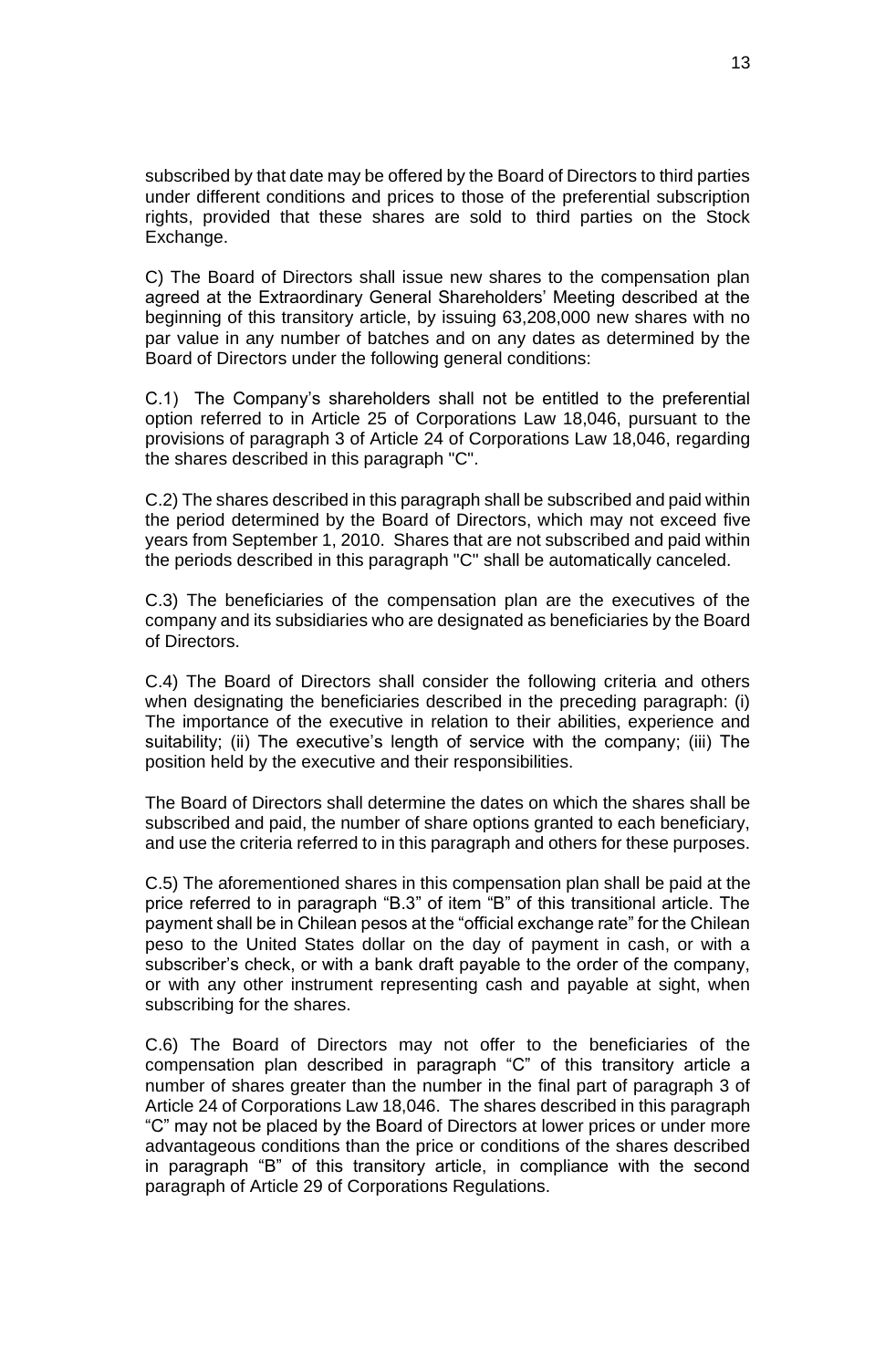D) The capital increase described in paragraph "A" of this transitory article shall be fully paid within three years of September 1, 2010.

The capital increase described in paragraph "C" of this transitory article shall be fully paid within five years of September 1, 2010.

The Board of Directors is hereby fully authorized to approve all the decisions required to execute these capital increases and the compensation plan agreed at the Extraordinary General Shareholders' Meeting described at the beginning of this transitory article.

**Transitory Article Five:** An Extraordinary General Shareholders' Meeting of Compañía Pesquera Camanchaca S.A. held on April 26, 2018 agreed a capital increase from US\$ 217,741,755.44 divided into 4,150,672,000 single series nominative shares with no par value and no privileges, to US\$ 372,747,530.44 divided into 4,150,672.000 single series nominative shares with no par value and no privileges, which was executed by fully capitalizing the "share premium" account within the company's audited financial statements as of December 31, 2017, without issuing new shares.

**Transitory Article Six:** An Extraordinary General Shareholders' Meeting of Compañía Pesquera Camanchaca S.A. held on April 26, 2018 agreed a capital reduction from 372,747,530.44 United States dollars divided into 4,150,672,000 single series nominative shares with no par value and no privileges, to 284,133,767.44 United States dollars divided into 4,150,672,000 single series nominative shares with no par value and no privileges, which is a capital reduction of 88,613,763 United States dollars that was executed by fully absorbing the company's accumulated losses of the same value that were recorded as "Accumulated earnings (losses)" in the company's audited financial statements as of December 31, 2017.

**Transitory Article Eight:** An Extraordinary General Shareholders' Meeting held on April thirty, two thousand and twenty agreed to change the company's name from Compañía Pesquera Camanchaca S.A. to Camanchaca S.A. The same meeting agreed to expand the company's purpose to include providing corporate management, administration, treasury, accounting, information technology and other related activities to its subsidiaries and associates; and providing any kind of general logistics and warehousing services, and anything relating to or supporting the above, such as storing and carrying goods, leasing machinery and selling and distributing fuels.

\*\*\*\*\*\*\*\*\*\*\*\*\*\*\*\*\*\*\*\*\*\*\*\*\*\*\*\*\*\*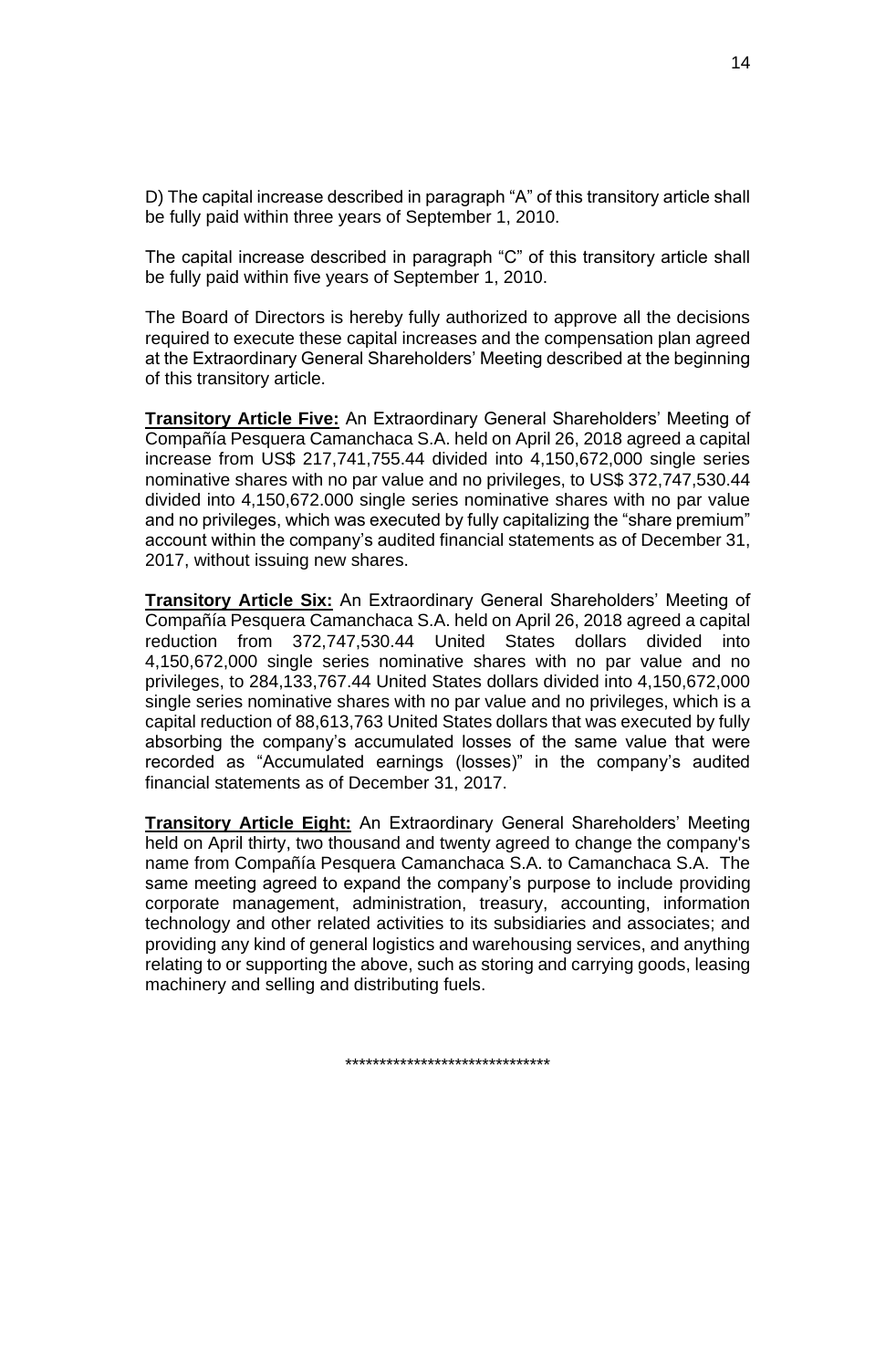# **C E R T I F I C A T E**

The undersigned is the Chief Executive Officer of Camanchaca S.A. and certifies that the foregoing is the revised text of the statutes of the aforementioned company as of this date. Pursuant to Article 7 of Corporations Law 18,046, the public deeds of incorporation of the company and the amendments to its statutes are as follows:

- a) Camanchaca S.A. was incorporated as Compañía Pesquera Camanchaca S.A. as a privately held corporation by deed granted on December 3, 1976, amended by deed on January 13, 1977, both granted before the Santiago Notary Public of Mr. Raúl Undurraga Lazo, deputy to Mr. Luis Azócar Álvarez. The company and its statues were approved in Resolution 80-C issued by the Superintendent of Insurance Companies, Corporations and Stock Exchanges, dated March 28, 1977. An extract of the Certificate of Approval of the company's statutes was registered at page 3,108 No. 1,711 in the Commercial Registry of the Santiago Real Estate Registry on April 15, 1977 and was published in the Official Gazette on April 20, 1977.
- b) The amendments to the statutes of Camanchaca S.A. are as follows:

b.1) Amendment by deed dated August 9, 1982, granted before the Santiago Notary Office of Mr. Sergio Rodríguez Garcés. This amendment agreed to amend the statutes to comply with Corporations Law 18,046.

An extract of the aforementioned deed was registered at page 14,707 No. 8,608 in the Commercial Registry of the Santiago Real Estate Registry on August 26, 1982. The same extract was published in the Official Gazette on August 23, 1982.

b.2) Amendment by deed dated July 31, 1992, granted before the Santiago Notary Office of Mr. Félix Jara Cadot. This amendment agreed that Compañía Pesquera Camanchaca S.A. absorbed Compañía Pesquera Tamarugal S.A., Pesquera Interpolar S.A., Pesquera Rocío S.A., Pesquera Split S.A., and Abastec S.A.

An extract of the aforementioned deed was registered at page 26,580 No. 14,857 in the Commercial Registry of the Santiago Real Estate Registry on August 21, 1992. The same extract was published in the Official Gazette on August 24, 1992.

The information that confirms the registration and publication mentioned in the preceding paragraph are recorded in a deed dated September 2, 1992, granted before the Public Notary Office of Mr. Félix Jara Cadot.

b.3) Amendment by deed dated December 21, 1992, granted before the Santiago Notary Office of Mr. Félix Jara Cadot. This amendment agreed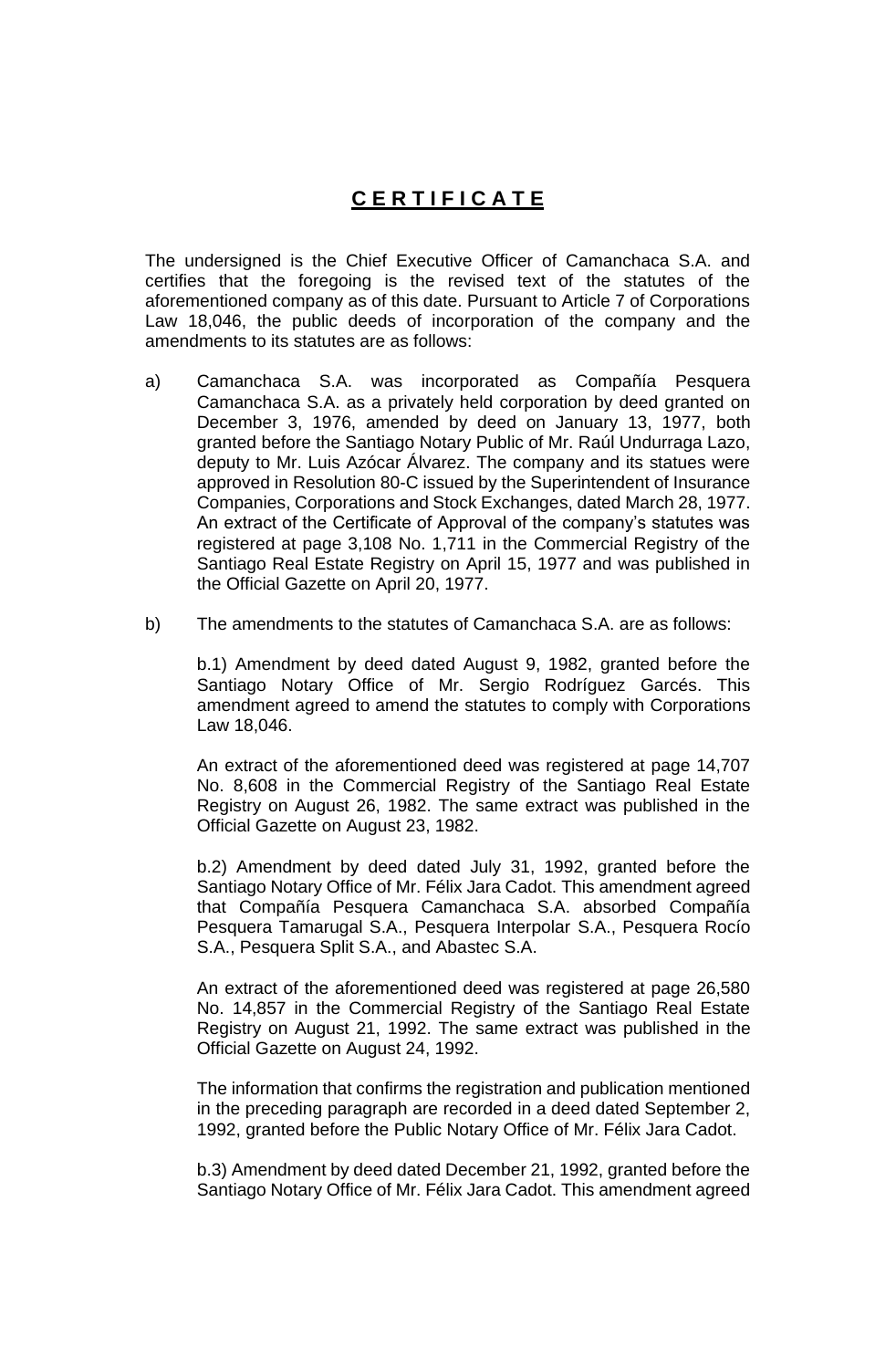that Compañía Pesquera Camanchaca S.A. absorbed Salmones Ralún S.A. and Cultivos Marinos Bahía Inglesa S.A.

An extract of the aforementioned deed was registered at page 36,582 No. 23,222 in the Commercial Registry of the Santiago Real Estate Registry on December 24, 1992. The same extract was published in the Official Gazette on December 28, 1992.

The information that confirms the registration and publication mentioned in the preceding paragraph are recorded in a deed dated January 18, 1993, granted before the Public Notary Office of Mr. Félix Jara Cadot.

b.4) Amendment by deed dated November 11, 1993, granted before the Santiago Notary Office of Mr. Félix Jara Cadot. This amendment agreed to increase the share capital by issuing shares.

An extract of the aforementioned deed was registered at page 26,485 No. 21,779 in the Commercial Registry of the Santiago Real Estate Registry on December 3, 1993. The same extract was published in the Official Gazette on December 10, 1993.

The information that confirms the registration and publication mentioned in the preceding paragraph are recorded in a deed dated December 29, 1993, granted before the Public Notary Office of Mr. Félix Jara Cadot.

b.5) Amendment by deed dated December 29, 1993, granted before the Santiago Notary Office of Mr. Félix Jara Cadot. This amendment agreed to increase the share capital by issuing shares.

An extract of the aforementioned deed was registered at page 389 No. 341 in the Commercial Registry of the Santiago Real Estate Registry on January 3, 1994. The same extract was published in the Official Gazette on January 14, 1994.

The information that confirms the registration and publication mentioned in the preceding paragraph are recorded in a deed dated February 3, 1994, granted before the Public Notary Office of Mr. Félix Jara Cadot.

b.6) Amendment by deed dated December 28, 1994, granted before the Santiago Notary Office of Mr. Félix Jara Cadot. This amendment agreed to amend the company's purpose and increase the share capital by issuing shares.

An extract of the aforementioned deed was registered at page 2,373 No. 1,928 in the Commercial Registry of the Santiago Real Estate Registry on January 26, 1995. The same extract was published in the Official Gazette on January 31, 1995.

The information that confirms the registration and publication mentioned in the preceding paragraph are recorded in a deed dated February 10, 1995, granted before the Public Notary Office of Mr. Félix Jara Cadot.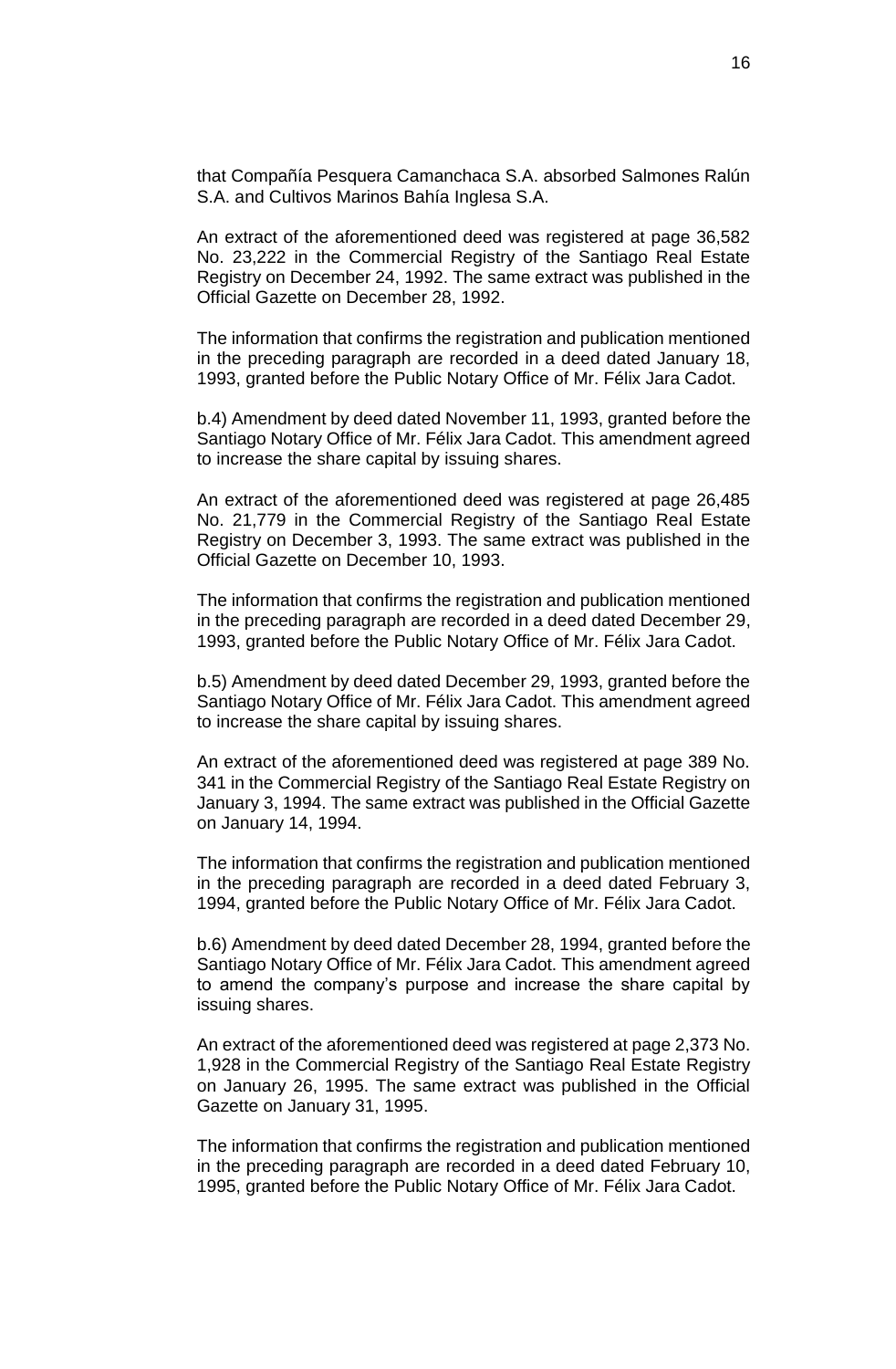b.7) Amendment by deed dated December 29, 1995, granted before the Santiago Notary Office of Mr. Félix Jara Cadot. This amendment agreed to increase the share capital by issuing shares.

An extract of the aforementioned deed was registered at page 4,382 No. 3,581 in the Commercial Registry of the Santiago Real Estate Registry on February 14, 1996. The same extract was published in the Official Gazette on February 20, 1996.

The information that confirms the registration and publication mentioned in the preceding paragraph are recorded in a deed dated February 22, 1996, granted before the Public Notary Office of Mr. Félix Jara Cadot.

b.8) Amendment by deed dated October 14, 2003, granted before the Santiago Notary Office of Mr. Félix Jara Cadot. This amendment agreed to increase the number of directors from 3 to 8.

An extract of the aforementioned deed was registered at page 32,150 No. 24,208 in the Commercial Registry of the Santiago Real Estate Registry on October 21, 2003. The same extract was published in the Official Gazette on October 24, 2003.

The information that confirms the registration and publication mentioned in the preceding paragraph are recorded in a deed dated October 27, 2003, granted before the Public Notary Office of Mr. Félix Jara Cadot.

b.9) Amendment by deed dated September 20, 2005, granted before the Santiago Notary Office of Mr. Félix Jara Cadot. This amendment agreed that Compañía Pesquera Camanchaca S.A. absorbed Pesquera Miramar Limitada.

An extract of the aforementioned deed was registered at page 38,237 No. 27,219 in the Commercial Registry of the Santiago Real Estate Registry on October 18, 2005. The same extract was published in the Official Gazette on October 19, 2005.

The information that confirms the registration and publication mentioned in the preceding paragraph are recorded in a deed dated October 25, 2005, granted before the Public Notary Office of Mr. Félix Jara Cadot.

b.10) Amendment by deed dated August 14, 2006, granted before the Santiago Notary Office of Mr. Félix Jara Cadot. This amendment agreed to establish the trading name of "Camanchaca S.A." and increase the number of directors from 8 to 9.

An extract of the aforementioned deed was registered at page 36,235 No. 25,622 in the Commercial Registry of the Santiago Real Estate Registry on September 6, 2006. The same extract was published in the Official Gazette on September 8, 2006.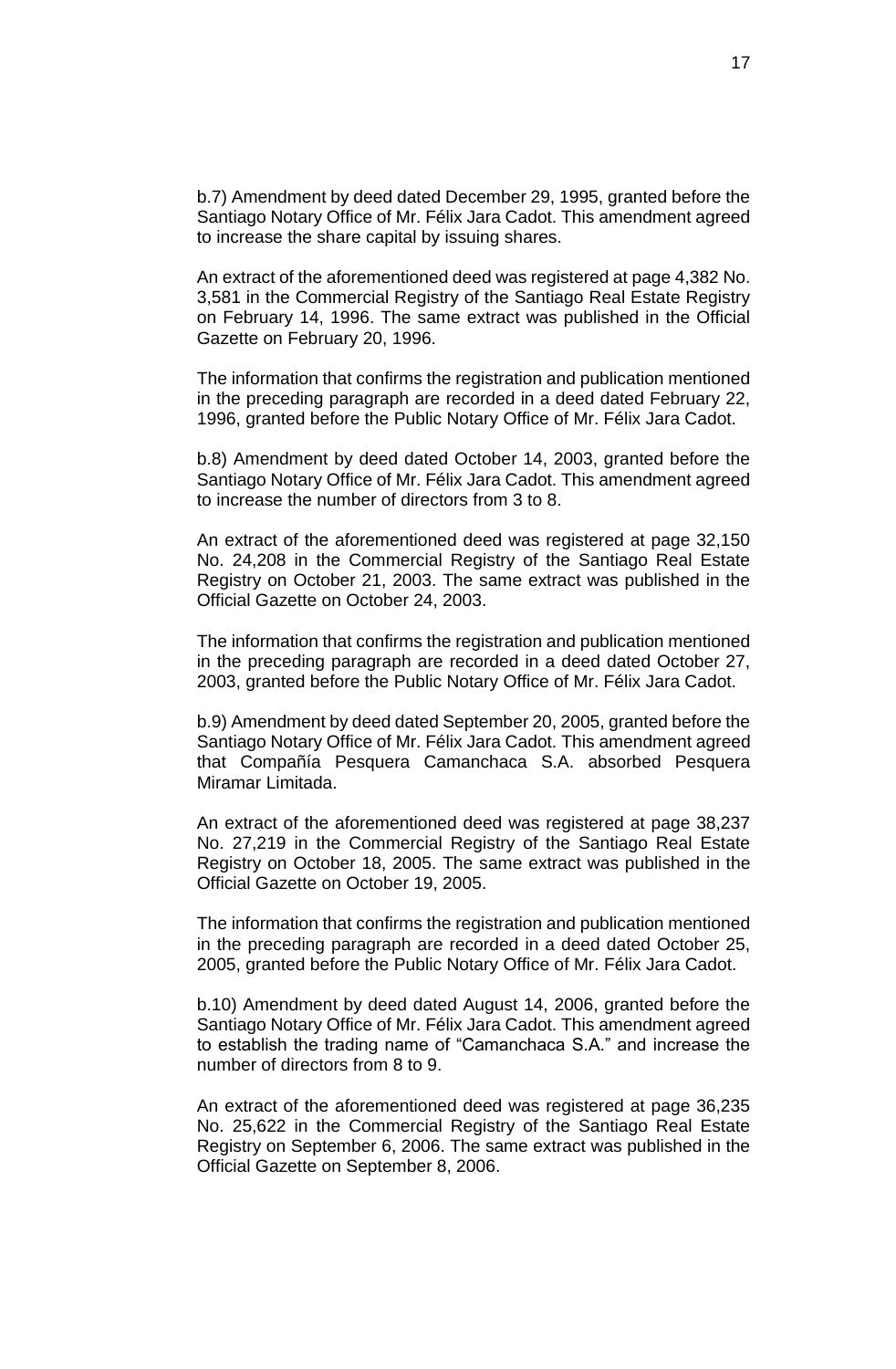The information that confirms the registration and publication mentioned in the preceding paragraph are recorded in a deed dated September 11, 2006, granted before the Public Notary Office of Mr. Félix Jara Cadot.

b.11) Amendment by deed dated June 26, 2009, granted before the Santiago Notary Office of Mr. Félix Jara Cadot. This amendment agreed to divide the company and constitute a new company called Salmones Camanchaca S.A. It also agreed to express the share capital of Compañía Pesquera Camanchaca S.A. in United States dollars.

An extract of the aforementioned deed was registered at page 33,897 No. 23,131 in the Commercial Registry of the Santiago Real Estate Registry on July 23, 2009. The same extract was published in the Official Gazette on July 24, 2009.

The information that confirms the registration and publication mentioned in the preceding paragraph are recorded in a deed dated July 29, 2009, granted before the Public Notary Office of Mr. Félix Jara Cadot.

b.12) Amendment by deed dated October 23, 2009, granted before the Santiago Notary Office of Mr. Félix Jara Cadot. This amendment agreed to increase the share capital by issuing shares.

An extract of the aforementioned deed was registered at page 53,789 No. 37,382 in the Commercial Registry of the Santiago Real Estate Registry on November 6, 2009. The same extract was published in the Official Gazette on November 7, 2009.

The information that confirms the registration and publication mentioned in the preceding paragraph are recorded in a deed dated November 17, 2009, granted before the Public Notary Office of Mr. Félix Jara Cadot.

b.13) Amendment by deed dated August 10, 2010, granted before the Santiago Notary Office of Mr. Félix Jara Cadot. This amendment agreed to increase the number of shares in the company's share capital and to reduce the number of directors from 9 to 7.

An extract of the aforementioned deed was registered at page 41,116 No. 28,504 in the Commercial Registry of the Santiago Real Estate Registry on August 13, 2010. The same extract was published in the Official Gazette on August 14, 2010.

The information that confirms the registration and publication mentioned in the preceding paragraph are recorded in a deed dated August 18, 2010, granted before the Public Notary Office of Mr. Félix Jara Cadot.

b.14) Amendment by deed dated September 6, 2010, granted before the Santiago Notary Office of Mr. Félix Jara Cadot. This amendment agreed to increase the share capital by issuing shares and registering the company and its shares on the Securities Registry of the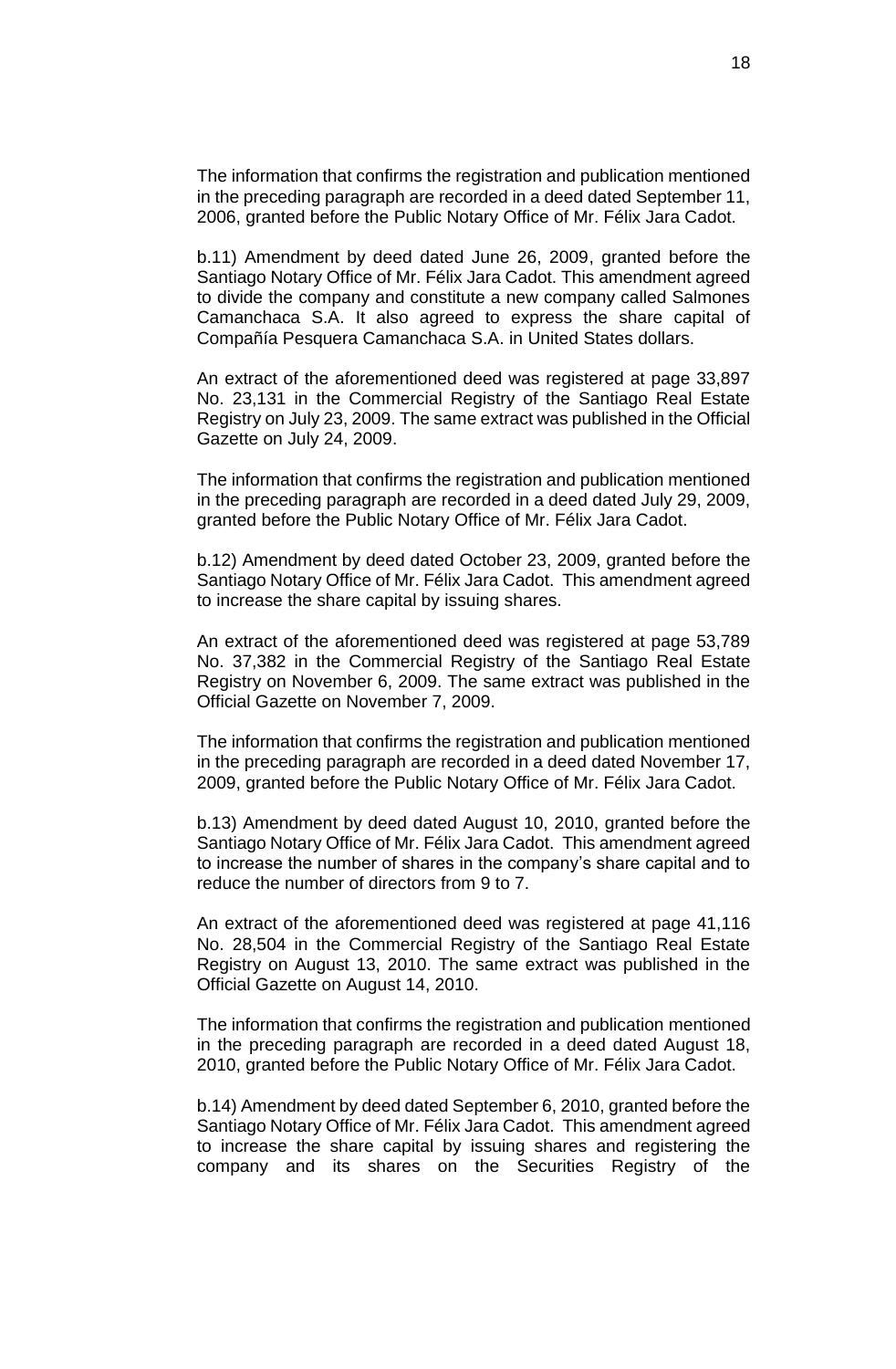Superintendency of Securities and Insurance and on the Santiago Stock Exchange (Emerging Companies Market).

An extract of the aforementioned deed was registered at page 46,342 No. 32,175 in the Commercial Registry of the Santiago Real Estate Registry on September 6, 2010. The same extract was published in the Official Gazette on September 8, 2010.

The information that confirms the registration and publication mentioned in the preceding paragraph are recorded in a deed dated September 8, 2010, granted before the Public Notary Office of Mr. Félix Jara Cadot.

b.15) Amendment by deed dated August 29, 2011, granted before the Santiago Notary Office of Mr. Félix Jara Cadot. It amended Article Twelve of the statutes by establishing that the Shareholders' Meeting shall appoint every year an external auditing firm governed by Chapter XXVIII of Law 18,045, to examine the financial statements of the company, who shall submit a written report to the next Annual General Shareholders' Meeting regarding the completion of its mandate.

An extract of the aforementioned deed was registered at page 55,607 No. 40,894 in the Commercial Registry of the Santiago Real Estate Registry in 2011. The same extract was published in the Official Gazette on September 27, 2011.

The information that confirms the registration and publication mentioned in the preceding paragraph are recorded in a deed dated September 27, 2011, with reference number 20,677, granted before the Public Notary Office of Mr. Félix Jara Cadot.

b.16) Amendment by public deed dated October 1, 2015 granted before the Santiago Notary Office of Mr. Félix Jara Cadot, where the Chief Executive Officer of Compañía Pesquera Camanchaca S.A. recorded a capital reduction to US\$217,741,755.44 divided into 4,150,672,000 single series subscribed and paid shares with no par value, which was recorded on October 2, 2015 in the margin of page 3,108 No. 1,711 of the Santiago Real Estate Registry for 1977.

b.17) Amendment by public deed dated June14, 2018 granted before the Santiago Notary Office of Mr. Félix Jara Cadot, which agreed to increase the share capital from US\$ 217,741,755.44 divided into 4,150,672,000 single series nominative shares with no par value and no privileges, to US\$ 372,747,530.44 divided into 4,150,672,000 single series nominative shares with no par value and no privileges, by fully capitalizing the "share premium" account in the company's audited financial statements as of December December 31, 2017, and then to decrease the share capital from US\$ 372,747,530.44 divided into 4,150,672,000 single series nominative shares with no par value and no privileges, to US\$ 284,133,767.44 divided into 4,150,672,000 single series nominative shares with no par value and no privileges, by fully absorbing the company's accumulated losses of that value.